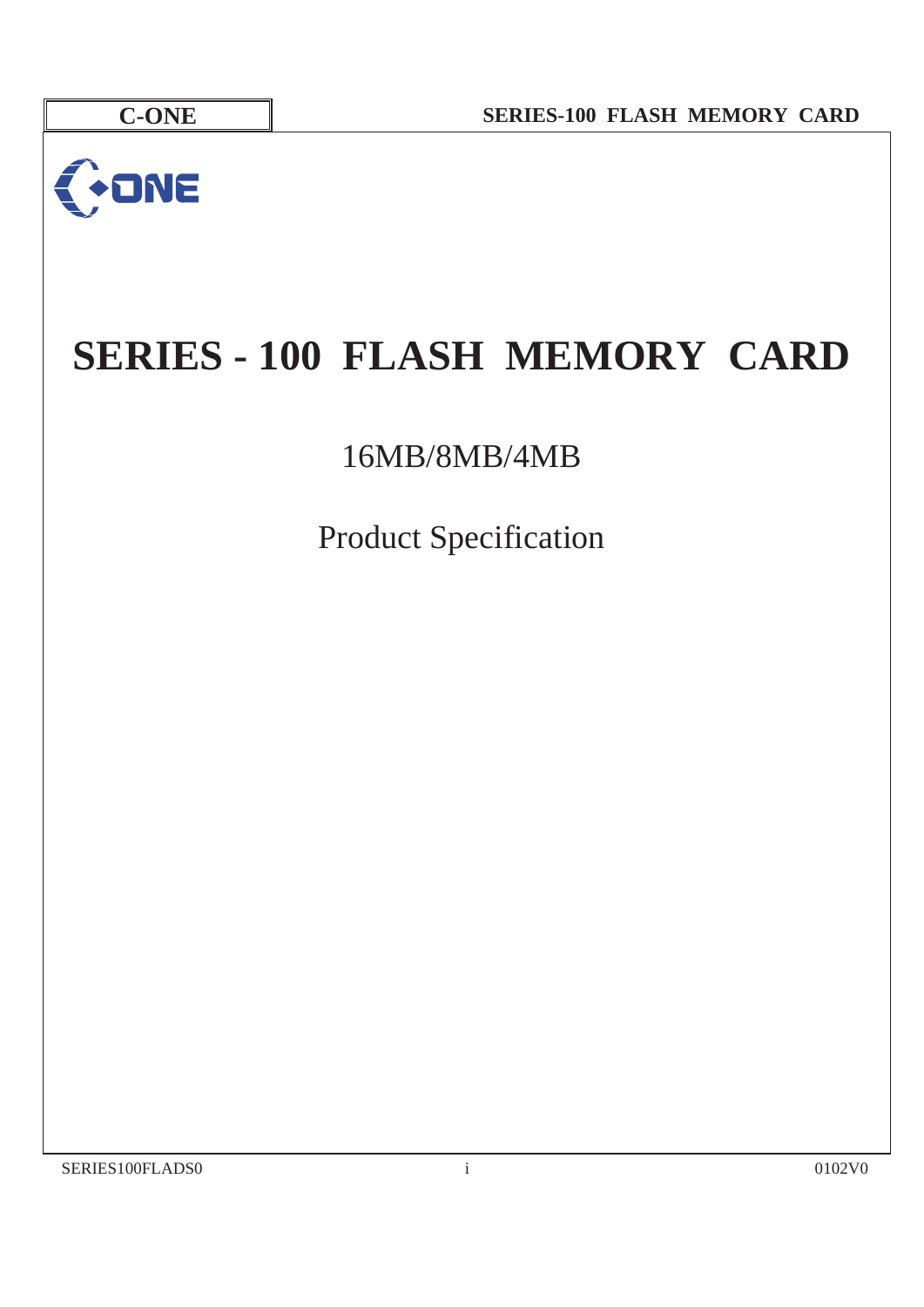| <b>C-ONE</b>     |            | <b>SERIES-100 FLASH MEMORY CARD</b> |             |                   |                   |  |  |  |  |
|------------------|------------|-------------------------------------|-------------|-------------------|-------------------|--|--|--|--|
|                  |            | <b>Documentation History</b>        |             |                   |                   |  |  |  |  |
| <b>Version</b>   |            | <b>Description</b>                  | <b>Date</b> | <b>Written By</b> |                   |  |  |  |  |
| $\boldsymbol{0}$ | New issued |                                     | Feb. 2001   | Roger K. Hsi      |                   |  |  |  |  |
|                  |            |                                     |             |                   |                   |  |  |  |  |
| SERIES100FLADS0  |            |                                     | $\rm ii$    |                   | $0102\mathrm{V0}$ |  |  |  |  |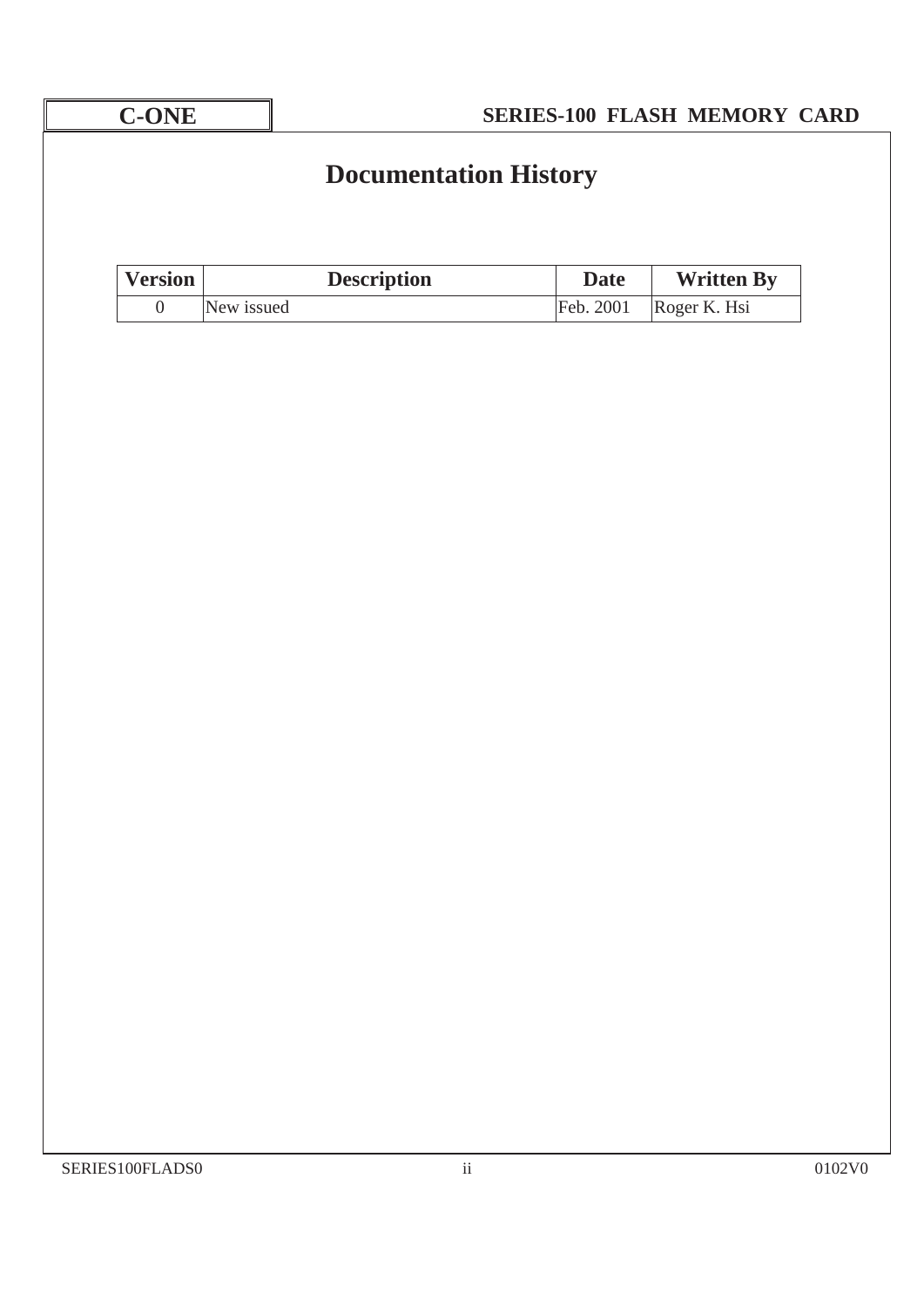# **Contents**

| $COMMAND SET TABLE 10$ |
|------------------------|
|                        |
|                        |
|                        |
|                        |
|                        |
|                        |
|                        |
|                        |
|                        |
|                        |
|                        |
|                        |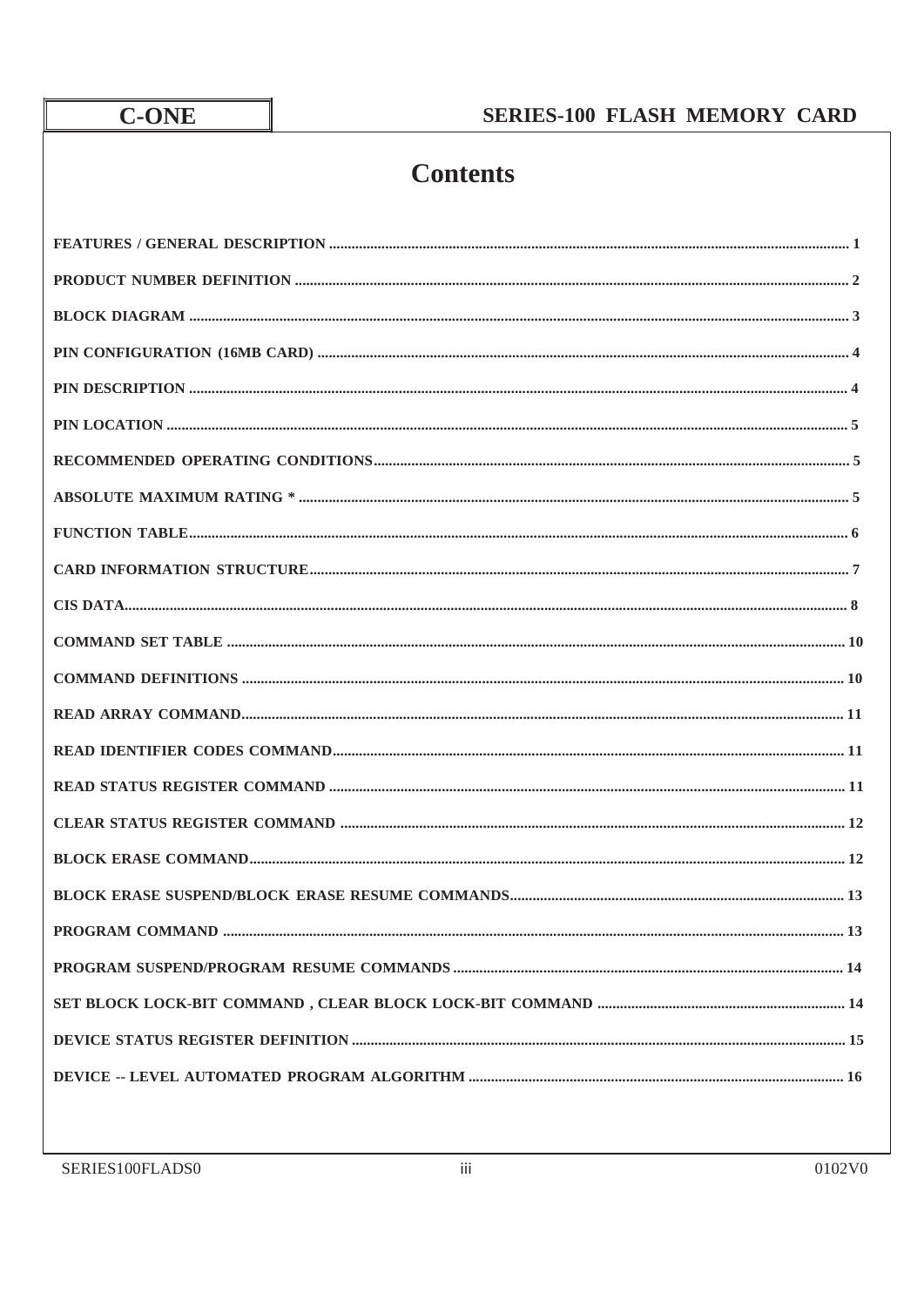**C-ONE**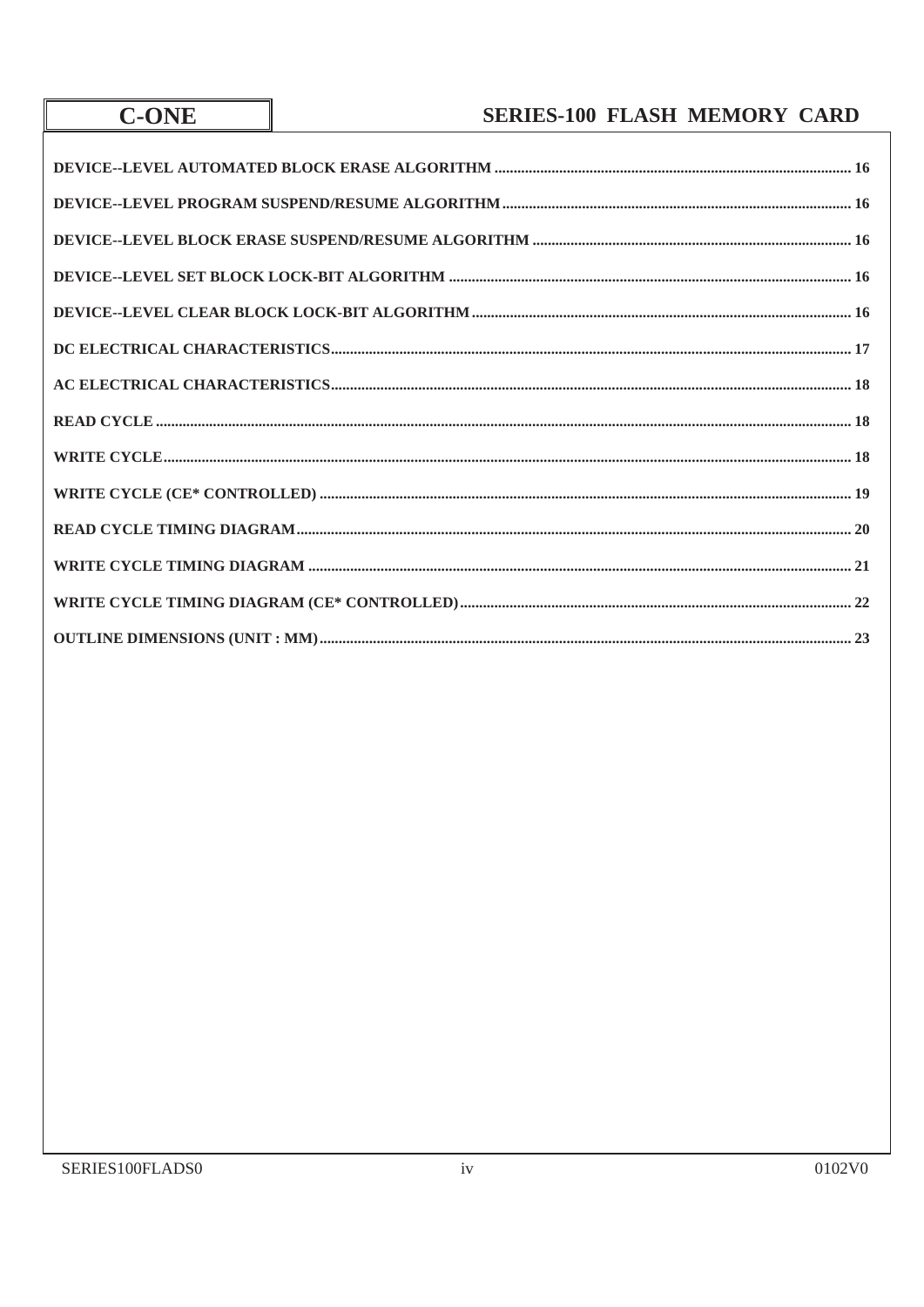### **Features**

- ★ PC Card Standard Type 1 form factor ★ Automatic erase/write
- $\star$  Low cost, word(x16) only data bus command user interface
- ★ Memory Capacity : 4MB/8MB/16MB status register
- \* Single power : 5V Vcc or dual power : 5V Vcc , 5/12V Vpp \* Enhanced automated suspend capability
- Read voltage : 5V, program/erase voltage : 5V or  $12V$  program suspend to read
- $\star$  Fast read access time : 200ns (maximum) block erase suspend to program
- $\star$  Fast word random program : 6us (typ.) @ Vpp = 12V block erase suspend to read

- ★ 64K words per block structure flexible block locking
- $\star$  100000 program/erase cycles per block  $\star$  Built-in write protect switch
- $\star$  Fast block erase time : 1 sec (typical) @ Vpp = 12V  $\star$  Commercial / Industrial grade 1.1 sec (typical)  $\omega$  Vpp = 5V
- -
	-
- -
	-
	-
- 8us (typ.)  $\textcircled{a}$  Vpp = 5V  $\star$  Enhanced data protection feature
	-
	-
	-

### **General Description**

C-ONE's SERIES-100 Flash memory card family conforms to the PCMCIA / JEIDA international standard but with word (16 bit) operation only. Without the complicated control logic circuit and attribute memory design, it is the lowcost version of the C-ONE's SMART 5 Flash memory card family. With the flexible power supply design in this card family, user can choose single 5V Vcc or dual power supply (Vcc and Vpp). Choosing the dual power supply, user can also choose 5V or 12V as the Vpp supply voltage flexibly.

Like the SMART 5 Flash memory card family consisting of multiple Intel's 28F008S5 (or 28F016S5), this card family also maintains backwards-compatibility with the C-ONE's SERIES 2 Flash memory card family which consist of Intel's 28F008SA Flash memory devices. Key enhancements include : 1) smart voltage allows Vpp to be 5V or 12V, 12V option renders the faster block erase, program performance. 2) enhanced suspend capabilities. 3) in-system block locking.

This series Flash memory cards contain 16, 32, 64 or 128 independent 64K-word blocks. Each block can be individually erasable. To reduce the attribute memory cost overhead, the Card Information Structure (CIS) is stored in Block 0 of the flash memory array. In embedded applications, the CIS may not be required by the system and the entire flash memory array can be used by the system.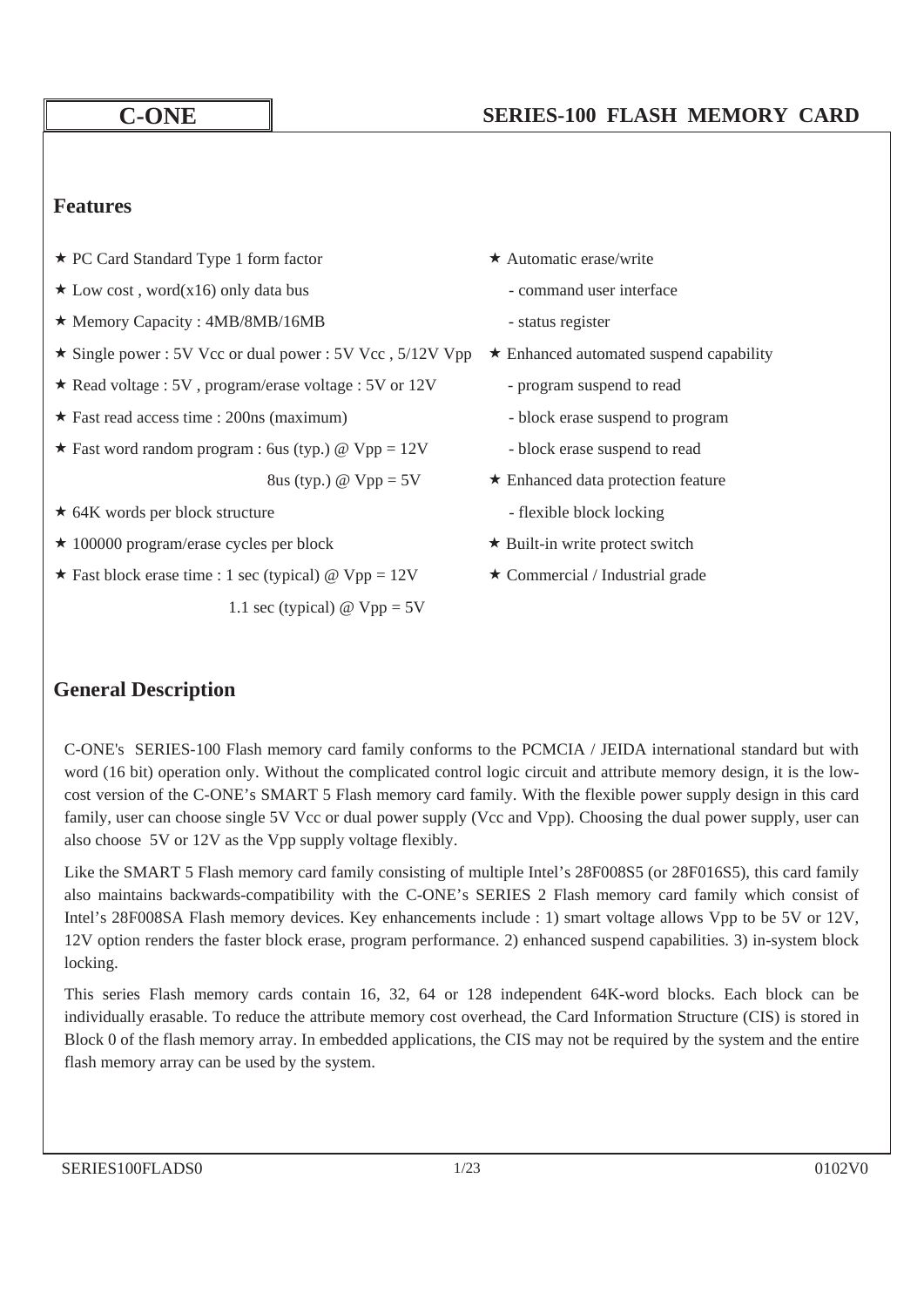

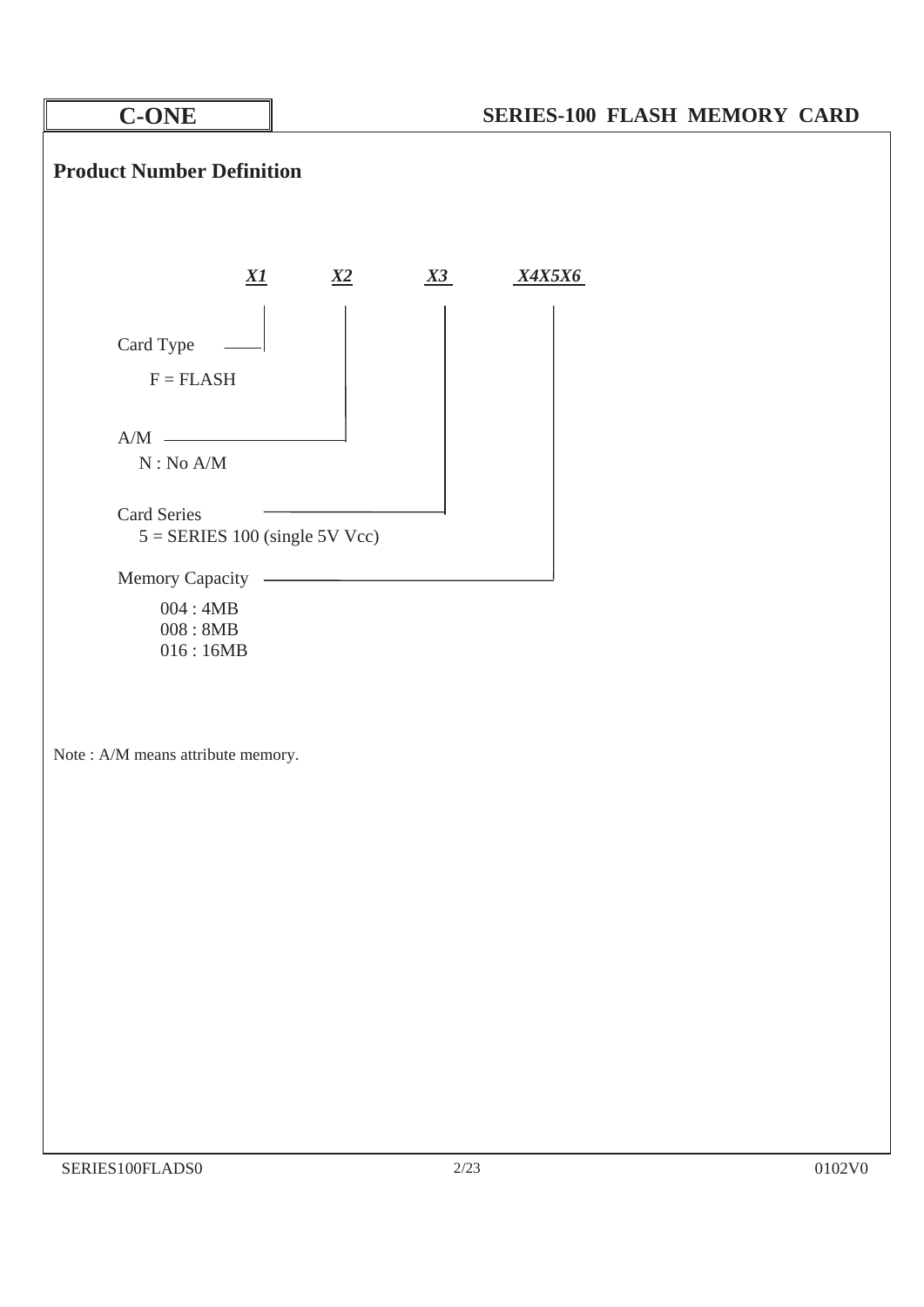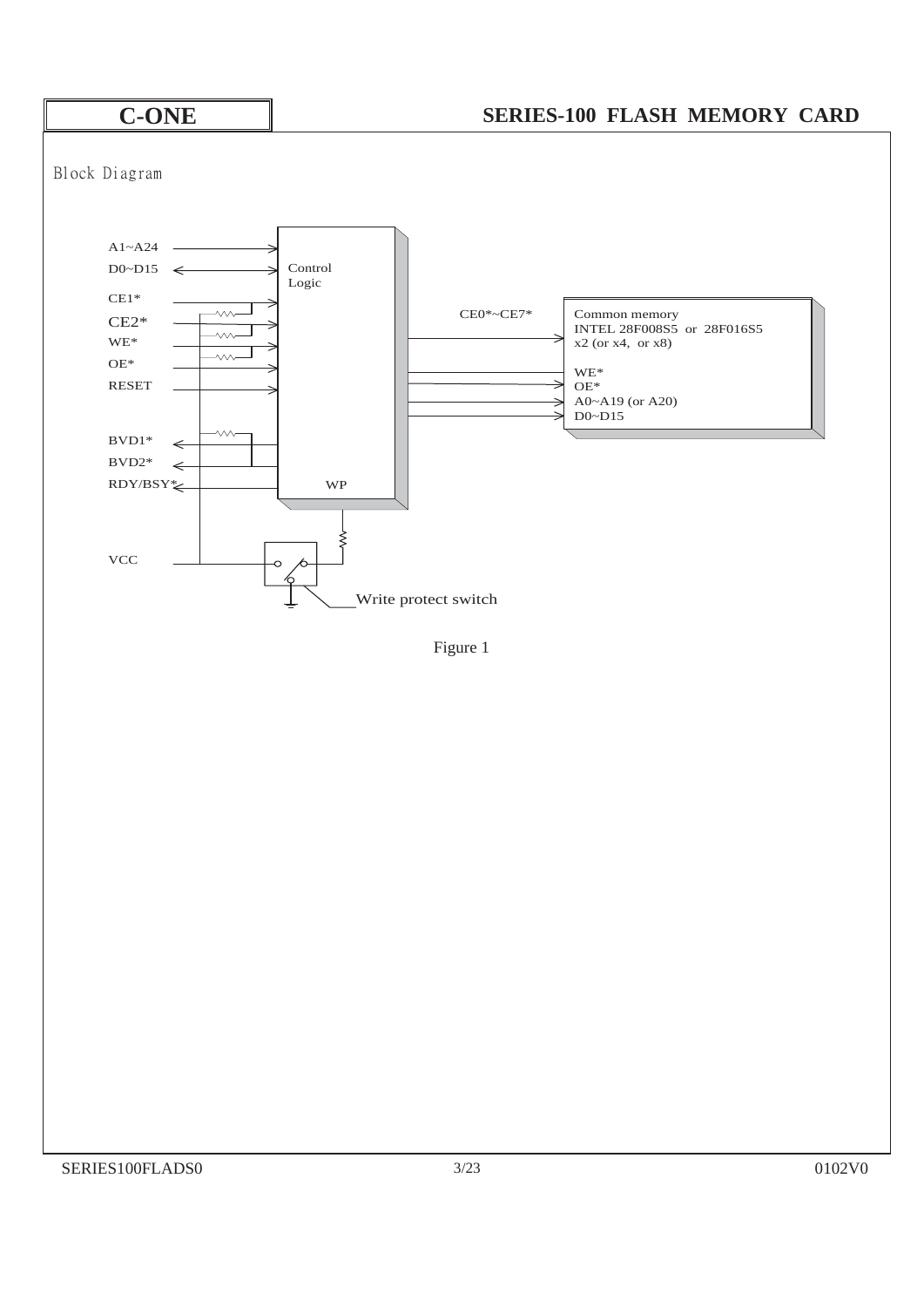### **Pin Configuration (16MB card)**

| 17            | 16             | 15             | 14 | 13       | 12            | 11           | 10             | 9             | 8              | 7            | 6             | 5             | 4              | 3              | $\overline{c}$ | 1  | Pin no.  |
|---------------|----------------|----------------|----|----------|---------------|--------------|----------------|---------------|----------------|--------------|---------------|---------------|----------------|----------------|----------------|----|----------|
| V             | $\mathbb{R}$   | W              | A  | A        | A             | A            | A              | $\Omega$      | A              | $\mathsf{C}$ | D             | D             | D              | D              | D              | G  | Pin Name |
| $\mathcal{C}$ | Y              | E              | 1  | 1        | 8             | 9            | 1              | E             | 1              | E            | 7             | 6             | 5              | 4              | 3              | N  |          |
| C             |                | *              | 4  | 3        |               |              | 1              | *             | $\Omega$       | 1            |               |               |                |                |                | D  |          |
|               | B              |                |    |          |               |              |                |               |                | *            |               |               |                |                |                |    |          |
|               | Y              |                |    |          |               |              |                |               |                |              |               |               |                |                |                |    |          |
|               | $\ast$         |                |    |          |               |              |                |               |                |              |               |               |                |                |                |    |          |
| 34            | 33             | 32             | 31 | 30       | 29            | 28           | 27             | 26            | 25             | 24           | 23            | 22            | 21             | 20             | 19             | 18 | Pin No.  |
| G             | W              | D              | D  | D        | N             | A            | A              | A             | A              | A            | A             | A             | A              | A              | A              | V  | Pin Name |
| N             | P              | $\overline{c}$ | 1  | $\theta$ | $\mathcal{C}$ | 1            | $\overline{2}$ | 3             | 4              | 5            | 6             | 7             | 1              | 1              | 1              | P  |          |
| D             |                |                |    |          |               |              |                |               |                |              |               |               | $\overline{2}$ | 5              | 6              | P  |          |
|               |                |                |    |          |               |              |                |               |                |              |               |               |                |                |                | 1  |          |
| 51            | 50             | 49             | 48 | 47       | 46            | 45           | 44             | 43            | 42             | 41           | 40            | 39            | 38             | 37             | 36             | 35 | Pin No.  |
| $\mathbf{V}$  | A              | A              | A  | A        | A             | $\mathbf N$  | N              | N             | $\mathsf{C}$   | D            | D             | D             | D              | D              | $\mathsf{C}$   | G  | Pin Name |
| C             | $\overline{c}$ | $\overline{2}$ | 1  | 1        | 1             | $\mathsf{C}$ | $\mathcal{C}$  | $\mathcal{C}$ | E              | 1            | 1             | 1             | 1              | 1              | D              | N  |          |
| $\mathcal{C}$ | 1              | $\Omega$       | 9  | 8        | 7             |              |                |               | $\overline{c}$ | 5            | 4             | 3             | $\overline{c}$ | 1              | 1              | D  |          |
|               |                |                |    |          |               |              |                |               | $\ast$         |              |               |               |                |                | $\ast$         |    |          |
| 68            | 67             | 66             | 65 | 64       | 63            | 62           | 61             | 60            | 59             | 58           | 57            | 56            | 55             | 54             | 53             | 52 | Pin No.  |
| G             | $\mathcal{C}$  | D              | D  | D        | B             | B            | N              | N             | N              | R            | N             | N             | A              | A              | A              | V  | Pin Name |
| N             | D              | 1              | 9  | 8        | V             | V            | $\mathsf{C}$   | $\mathcal{C}$ | $\mathcal{C}$  | E            | $\mathcal{C}$ | $\mathcal{C}$ | 2              | $\overline{c}$ | $\mathfrak{2}$ | P  |          |
| D             | 2              | $\Omega$       |    |          | D             | D            |                |               |                | S            |               |               | $\overline{4}$ | 3              | $\mathfrak{2}$ | P  |          |
|               | $\ast$         |                |    |          | 1             | 2            |                |               |                | E            |               |               |                |                |                | 2  |          |
|               |                |                |    |          | *             | *            |                |               |                | T            |               |               |                |                |                |    |          |

Table 2

**Note**: \* mean low active 2MB card : A22, A23, A24 = NC 4MB card : A23, A24 = NC 8MB card : A24 = NC For single 5V Vcc cards, Vpp1 (pin no. 18) and Vpp2 (pin no. 52) are NC

### **Pin Description**

| Symbol       | Function                                             | I/O |  |  |  |  |
|--------------|------------------------------------------------------|-----|--|--|--|--|
| $A1-A24$     | Addresses                                            |     |  |  |  |  |
| $D0-D15$     | Data Inputs/Outputs                                  | I/O |  |  |  |  |
| $CE1*/CE2*$  | Card Enable                                          |     |  |  |  |  |
| $OE*$        | <b>Output Enable</b>                                 |     |  |  |  |  |
| $WE^*$       | Write Enable                                         |     |  |  |  |  |
| <b>RESET</b> | Card Reset                                           |     |  |  |  |  |
| <b>WP</b>    | Write-protect status Detect                          |     |  |  |  |  |
| BVD1*/BVD2*  | Battery Voltage Detect (pull high to Vcc internally) |     |  |  |  |  |
| $RY/BY^*$    | Ready/Busy status                                    |     |  |  |  |  |
| $CD1*/CD2*$  | Card Detect (tied to GND internally)                 |     |  |  |  |  |
| <b>VCC</b>   | +5 Volt Power Supply                                 |     |  |  |  |  |
| VPP1/VPP2    | Write (programming) Power Supply                     |     |  |  |  |  |
| <b>GND</b>   | Ground                                               |     |  |  |  |  |
| NC           | No Connection                                        |     |  |  |  |  |
| Table 3      |                                                      |     |  |  |  |  |

SERIES100FLADS0 4/23 0102V0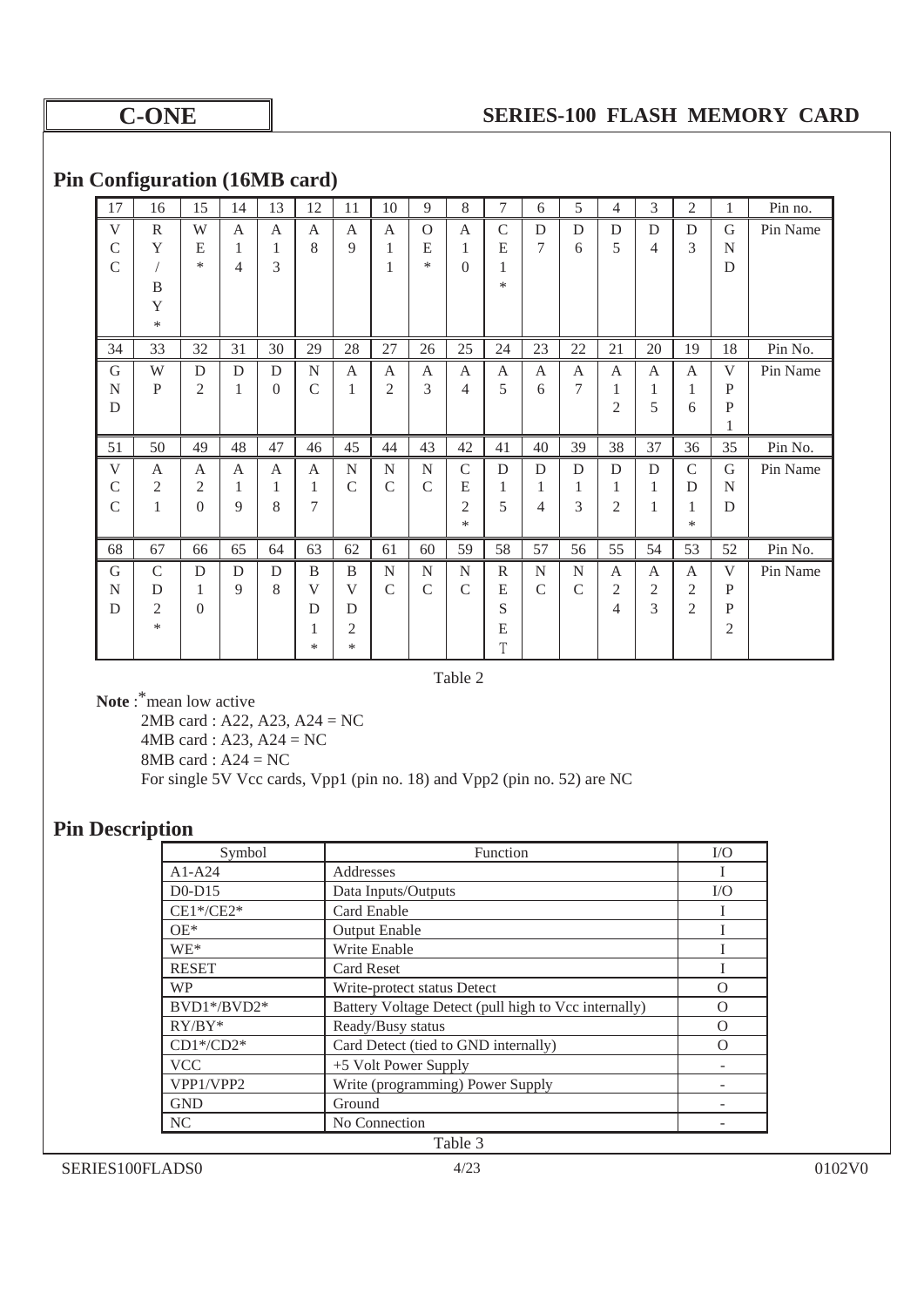### **Pin Location**



### **Recommended Operating Conditions**

| Parameter                                      | Symbol              | Min.     | Max.        | Unit           |
|------------------------------------------------|---------------------|----------|-------------|----------------|
| $V_{\rm CC}$ Supply Voltage                    | $V_{CC}$            | 4.5      | 5.5         |                |
| V <sub>pp</sub> Supply Voltage (read)          | $V_{\rm PPL}$       |          | 6.5         |                |
| V <sub>PP</sub> Supply Voltage (erase/program) | $V_{PPH1}/V_{PPH2}$ | 4.5/11.4 | 5.5/12.6    |                |
| Input High Voltage                             | $\rm{V_{IH}}$       | 2.4      | $VCC + 0.3$ |                |
| <b>Input Low Voltage</b>                       | $V_{IL}$            | $-0.3$   | 0.8         |                |
| Operating Temperature(Commercial)              | $T_{\rm OPR}$       |          | 70          | $\circ$ $\cap$ |
| Operating Temperature (Industrial)             | $\mathrm{T_{OPR}}$  | $-40$    | 85          | $\circ$ $\cap$ |

Table 4

### **Absolute Maximum Rating \***

| Parameter                                    | Symbol           | Value                                    | Unit              |
|----------------------------------------------|------------------|------------------------------------------|-------------------|
| $V_{CC}$ Supply Voltage                      | $V_{CC}$         | $-0.5$ to $+6.0$                         |                   |
| V <sub>PP</sub> Supply Voltage (read)        | $V_{\rm PPL}$    | $-2.0$ to $+7.0$                         |                   |
| V <sub>PP</sub> Supply Voltage (erase/write) | $V_{PPH}$        | $-2.0$ to $+14.0$                        |                   |
| Input Voltage                                | $V_{IN}$         | $-0.5$ to V <sub>CC</sub> + 0.3(6V max.) |                   |
| Output Voltage                               | $V_{\rm OUT}$    | $-0.5$ to $+6.0$                         |                   |
| <b>Operating Temperature (Commercial)</b>    | $T_{OPR}$        | 0 to $+70$                               | $^{\circ}$ $\sim$ |
| Operating Temperature (Industrial)           | T <sub>OPR</sub> | $-40$ to $+85$                           | $^{\circ}$ $\sim$ |
| <b>Storage Temperature</b>                   | $T_{STR}$        | $-40$ to $+125$                          | $^{\circ}$ $\cap$ |
| Relative Humidity (non-condensing)           | $H_{UM}$         | 95(maximum)                              | $\%$              |

Table 5

### **\*Comments**

Stress above those listed under " Absolute Maximum Ratings " may cause permanent damage to the products. These are stress rating only. Functional operation of these products at these or any other conditions above those indicated in the operational sections of this specification is not implied. Exposure to absolute maximum rating conditions for extended periods may affect product reliability.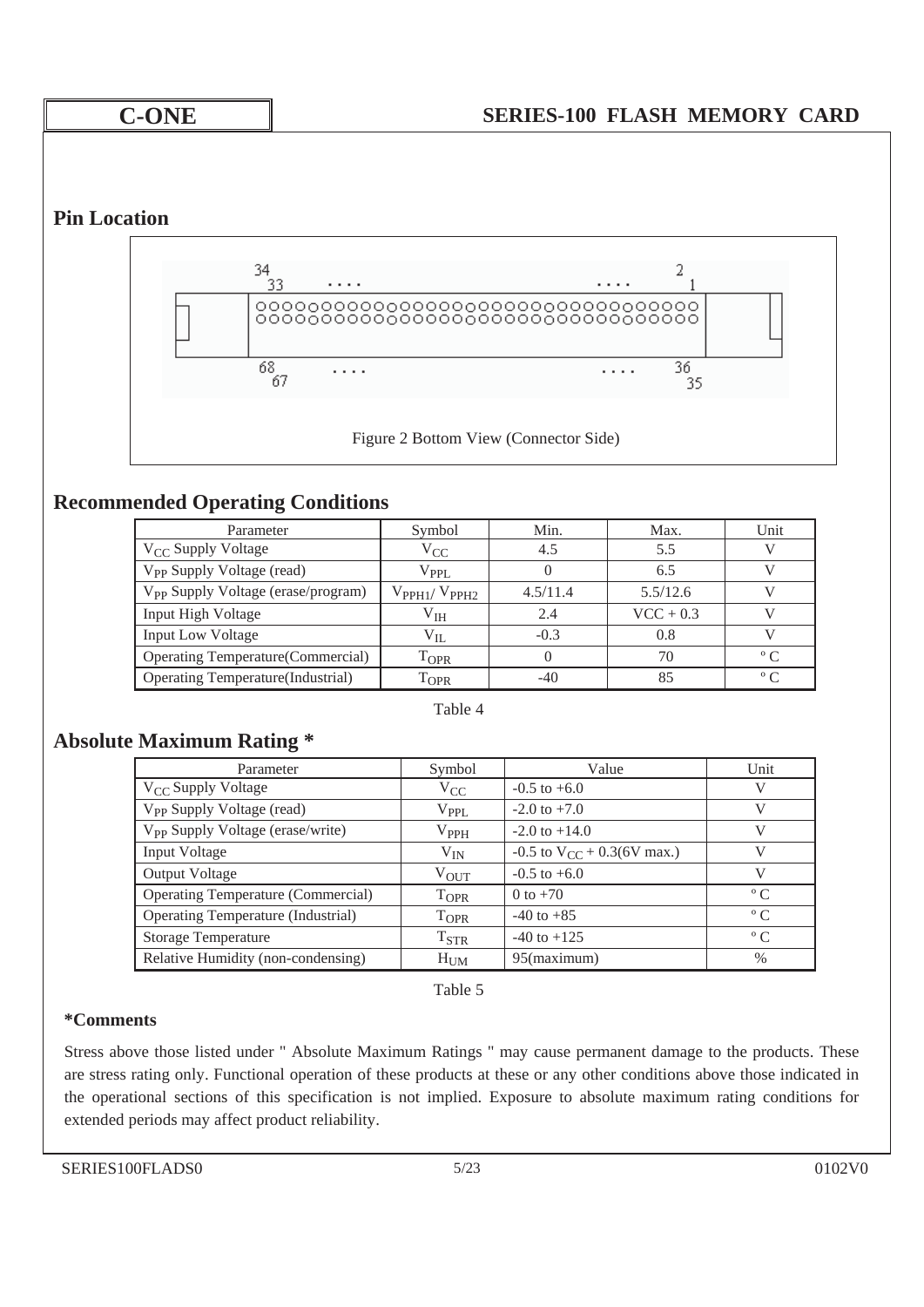### **Function Table**

| <b>Function</b>       | <b>RESET</b> | $CE2*$ | $CE1*$ | A <sub>1</sub> | $OE*$ | $WE^*$ | $V_{PP1/2}$       | $D15-D8$ | $D7-D0$   |
|-----------------------|--------------|--------|--------|----------------|-------|--------|-------------------|----------|-----------|
| Standby               |              | H      | H      | X              | X     | X      | $\rm V_{\rm PPL}$ | $High-Z$ | $High-Z$  |
| Even Byte Read        | L            | Η      | L      | X              | L     | H      | $\rm V_{PPL}$     | $High-Z$ | Even Byte |
| Odd Byte Read         |              |        | H      | X              |       | H      | $\rm V_{\rm PPL}$ | Odd Byte | $High-Z$  |
| Word Read             | L            | L      | L      | X              | L     | H      | $\rm V_{\rm PPL}$ | Odd Byte | Even Byte |
| Even Byte Write       |              | H      |        | X              | H     | L      | $\rm V_{PPH}$     | X        | Even Byte |
| Odd Byte Write        | L            | L      | Η      | X              | H     | L      | $\rm V_{PPH}$     | Odd Byte | X         |
| Word Write            | L            | L      | L      | X              | H     | L      | $\rm V_{PPH}$     | Odd Byte | Even Byte |
| Manufacturer ID       |              | L      | L      |                | L     | H      | $\rm V_{\rm PPL}$ | 89H      | 89H       |
| Device ID             | L            | L      | L      | H              | L     | H      | $V_{\rm PPL}$     | A6H (or  | A6H (or   |
|                       |              |        |        |                |       |        |                   | AAH)     | AAH)      |
| <b>Output Disable</b> |              | X      | X      | X              | H     | H      | $\rm V_{\rm PPL}$ | $High-Z$ | High-Z    |
| Power Down            | H            | X      | X      | X              | X     | X      | $\rm V_{PPH}$     | $High-Z$ | High-Z    |

Table 6

### **Notes** :

1. L =  $V_{IL}$ ; H =  $V_{IH}$ ; X = don't care, can be either  $V_{IH}$  or  $V_{IL}$ .

2. VPPH can be either VPPH1  $(4.5V)$  to  $5.5V$ ) or VPPH2  $(11.4V)$  to  $12.6V$ ).

### **Card Information Structure**

The Series-100 flash memory card does not implement a separate memory plane for the attribute memory space. The Card Information Structure (CIS) is stored in the Block 0 (first 64K-word block) starting from address zero of the card's common memory plane and resides sequentially in memory locations with even memory addresses. It contains a variablelength chain of data blocks (tuples) which conform to the basic format defined in PC Card Standard. The Series-100 flash memory card tuple contains a Long Link Tuple which will point to Block pair 1 in common memory (20000 Hex) after the tuples have been parsed. The generic CIS of C-ONE'S Series-100 flash memory card is shown in table 7.

**Note :** If the tuples are needed by the host system to identify the Series-100 flash memory card, the system software **can not** use Block pair 0 in common memory (00000 Hex ~ 1FFFF Hex). Many flash card formatters available will erase Block pair 0 if the card is reformatted.

For some embedded and PC applications, the host system may not need the tuples to determine the type of flash memory devices used and the card's density, the system can identify the flash devices in the card by using the Read Identify Codes command. Under such situations, there will be no CIS stored in the Block 0, user can use the entire common memory plane without restriction.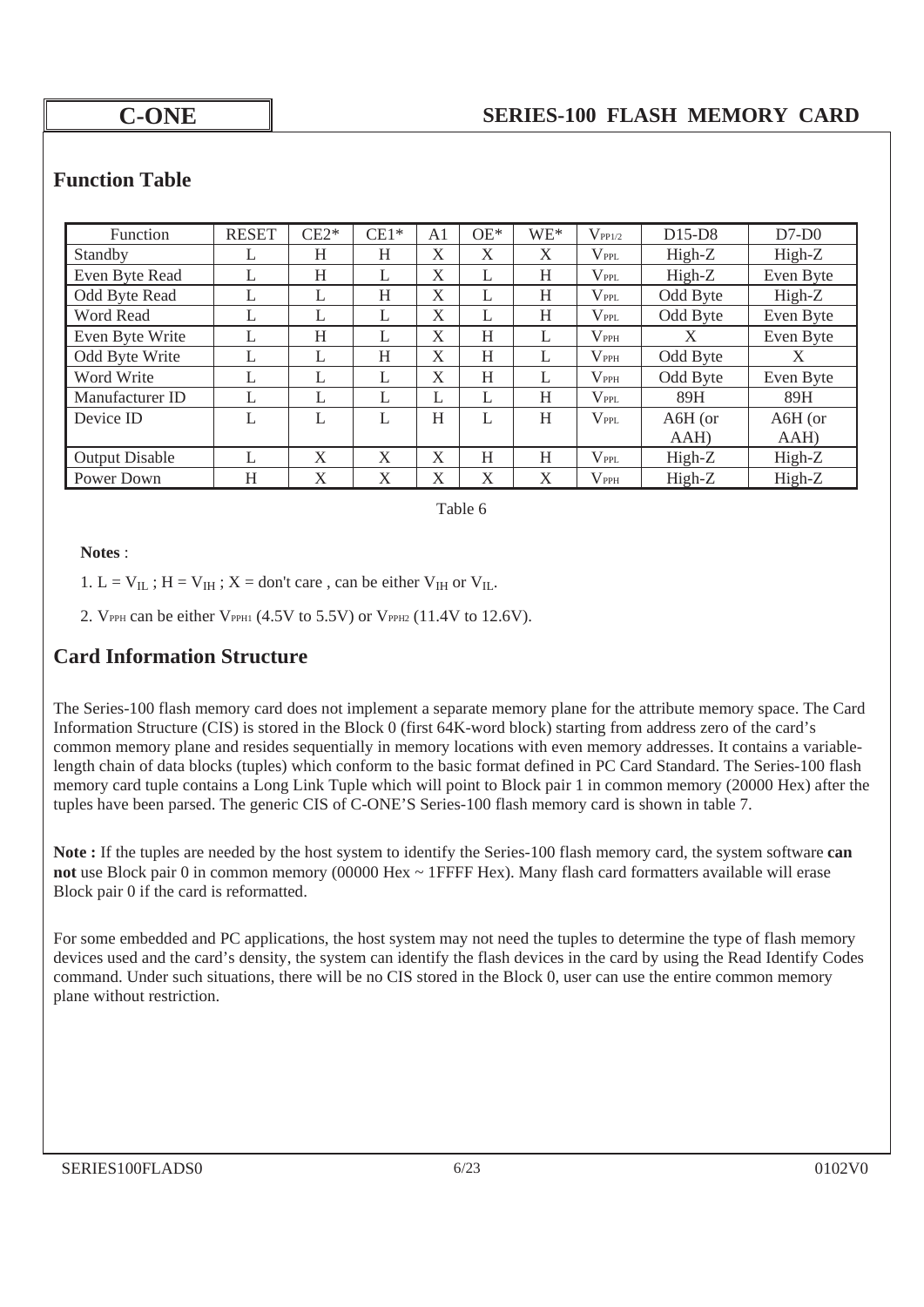| <b>C-ONE</b>    | SERIES-100 FLASH MEMORY CARD                                |                   |
|-----------------|-------------------------------------------------------------|-------------------|
|                 |                                                             |                   |
| <b>CIS</b> Data |                                                             |                   |
|                 | Table 7 Generic CIS of C-ONE'S Series-100 flash memory card |                   |
|                 |                                                             |                   |
|                 |                                                             |                   |
|                 |                                                             |                   |
|                 |                                                             |                   |
|                 |                                                             |                   |
|                 |                                                             |                   |
|                 |                                                             |                   |
|                 |                                                             |                   |
|                 |                                                             |                   |
|                 |                                                             |                   |
|                 |                                                             |                   |
|                 |                                                             |                   |
|                 |                                                             |                   |
|                 |                                                             |                   |
|                 |                                                             |                   |
|                 |                                                             |                   |
|                 |                                                             |                   |
|                 |                                                             |                   |
|                 |                                                             |                   |
|                 |                                                             |                   |
| SERIES100FLADS0 | $7/23$                                                      | $0102\mathrm{V0}$ |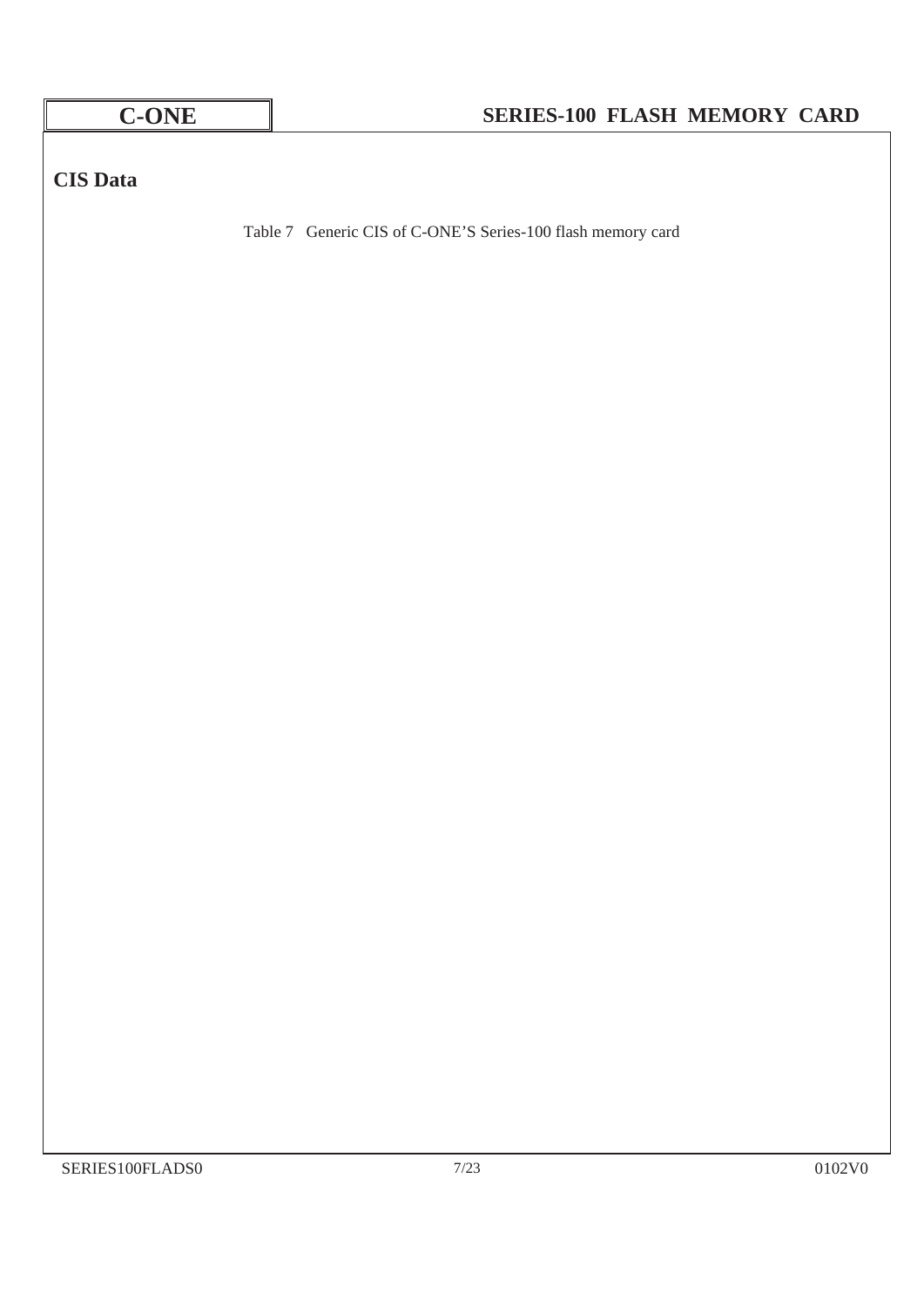| <b>Tuple Address</b><br>(Hex) | Data<br>(Hex) | Description                         | <b>Tuple Address</b><br>(Hex) | Data<br>(Hex) | Descriptic                |
|-------------------------------|---------------|-------------------------------------|-------------------------------|---------------|---------------------------|
| $00\,$                        | 01            | CISTPL_DEVICE                       | $20\,$                        | 31            | $1\,$                     |
| 02                            | 03            | TPL_LINK                            | $22\,$                        | 30            | $\boldsymbol{0}$          |
| 04                            | 52            | <b>DEVICE_INFO = FLASH</b><br>200ns | 24                            | 30            | $\boldsymbol{0}$          |
| 06                            | 06            | CARD SIZE 2MB                       | 26                            | 20            | <b>SPACE</b>              |
|                               | 0E            | 4MB                                 | 28                            | 20            | SPACE (for 2/4            |
|                               | 1E            | 8MB                                 |                               | 31            | 1 (for 16M                |
|                               | 3E            | 16MB                                | 2A                            | 32            | $\sqrt{2}$                |
| ${\color{red}08}$             | FF            | CISTPL_END                          |                               | 34            | $\overline{4}$            |
| 0A                            | 15            | CISTPL_VERS_1                       |                               | 36            | $\sqrt{6}$                |
| 0 <sub>C</sub>                | 20            | TPL_LINK                            |                               | 38            | $8\,$                     |
| 0E                            | 05            | TPLLV1_MAJOR                        | 2C                            | 4D            | $\mathbf M$               |
| 10                            | $00\,$        | TPLLV1_MINOR                        | 2E                            | 42            | $\, {\bf B}$              |
| 12                            | 53            | S                                   | 30                            | 20            | <b>SPACE</b>              |
| 14                            | 45            | ${\bf E}$                           | 32                            | 46            | $\boldsymbol{\mathrm{F}}$ |
| 16                            | 52            | ${\bf R}$                           | 34                            | $4\mathrm{C}$ | $\mathbf L$               |
| $18\,$                        | 49            | $\bf I$                             | 36                            | 41            | $\mathbf{A}$              |
| 1A                            | 45            | ${\bf E}$                           | 38                            | 53            | ${\bf S}$                 |
| $1C$                          | 53            | $\mathbf S$                         | 3A                            | 48            | $\boldsymbol{\mathrm{H}}$ |
| 1E                            | 2D            | $\qquad \qquad -$                   | $3\mathrm{C}$                 | 20            | <b>SPACE</b>              |
|                               |               |                                     |                               |               |                           |

| Description<br><b>SPACE</b><br>SPACE (for 2/4/8MB)<br>1 (for 16MB) |
|--------------------------------------------------------------------|
|                                                                    |
|                                                                    |
|                                                                    |
|                                                                    |
|                                                                    |
|                                                                    |
|                                                                    |
|                                                                    |
|                                                                    |
|                                                                    |
|                                                                    |
|                                                                    |
|                                                                    |
| <b>SPACE</b>                                                       |
|                                                                    |
|                                                                    |
|                                                                    |
|                                                                    |
|                                                                    |
| <b>SPACE</b>                                                       |
|                                                                    |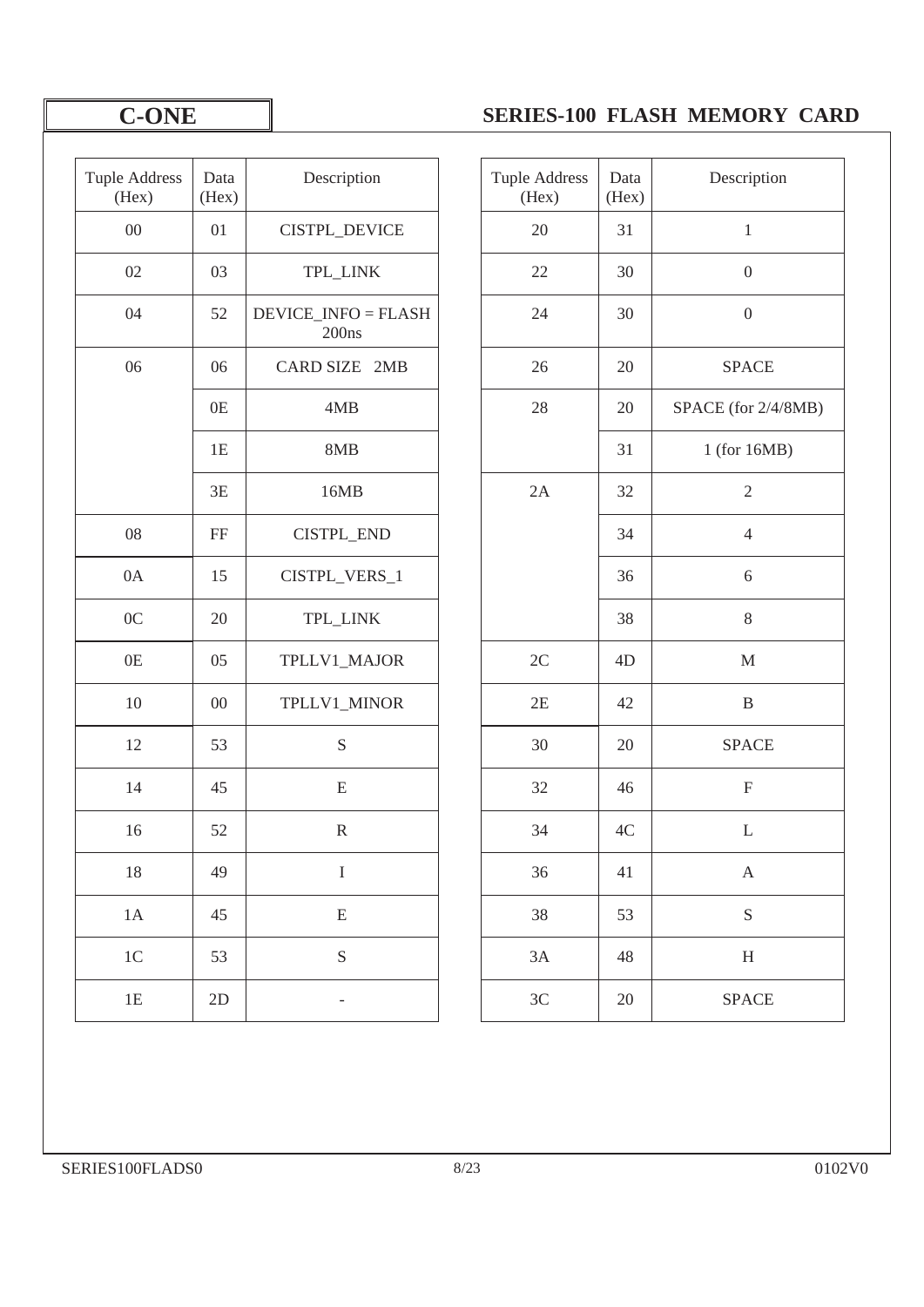| <b>Tuple Address</b><br>(Hex) | Data<br>(Hex)  | Description                               | <b>Tuple Address</b><br>(Hex) | Data<br>(Hex) | Description                            |
|-------------------------------|----------------|-------------------------------------------|-------------------------------|---------------|----------------------------------------|
| 3E                            | 43             | $\mathsf C$                               | 62                            | 03            | DGTPL_PAR                              |
| 40                            | 41             | $\mathbf{A}$                              | 64                            | 01            | DGTPL_HWI                              |
| 42                            | 52             | $\mathbb{R}$                              | 66                            | 21            | CISTPL_FUNC                            |
| 44                            | 44             | D                                         | 68                            | 02            | TPL_LINK                               |
| 46                            | $00\,$         | Product Information<br>terminated by NULL | 6A                            | 01            | <b>MEMORY CA</b>                       |
| 48                            | $00\,$         | No Additional Product<br>Information      | 6C                            | $00\,$        | <b>NO EXPANSION F</b><br>POWER ON SELF |
| 4A                            | $00\,$         | No Additional Product<br>Information      | 6E                            | 12            | CISTPL_LONGLI                          |
| 4C                            | FF             | CISTPL_END                                | 70                            | 04            | TPL_LINK                               |
| 4E                            | 18             | CISTPL_JEDEC_C                            | 72                            | $00\,$        | <b>LOWEST BYT</b>                      |
| 50                            | 02             | TPL_LINK                                  | 74                            | $00\,$        |                                        |
| 52                            | 89             | <b>INTEL JEDEC ID</b>                     | 76                            | 02            |                                        |
| 54                            | A <sub>6</sub> | 28F008S5 JEDEC ID                         | 78                            | $00\,$        | <b>HIGHEST BY</b>                      |
|                               | AA             | 28F016S5 JEDEC ID                         | 7A                            | FF            | CISTPL_ENI                             |
| 56                            | 1E             | CISTPL_DEVICEGEO                          | $7\mathrm{C}$                 | FF            | CISTPL_ENI                             |
| 58                            | 06             | TPL_LINK                                  |                               |               |                                        |
| 5A                            | 02             | DGTPL_BUS                                 |                               |               |                                        |
| $5C$                          | 11             | DGTPL_EBS                                 |                               |               |                                        |
| 5E                            | 01             | <b>DGTPL_RBS</b>                          |                               |               |                                        |
| 60                            | 01             | DGTPL_WBS                                 |                               |               |                                        |

| Address<br>Hex) | Data<br>(Hex)  | Description                               | <b>Tuple Address</b><br>(Hex) | Data<br>(Hex) | Description                              |
|-----------------|----------------|-------------------------------------------|-------------------------------|---------------|------------------------------------------|
| 3E              | 43             | $\mathsf C$                               | 62                            | 03            | DGTPL_PART                               |
| 40              | 41             | A                                         | 64                            | 01            | DGTPL_HWIL                               |
| 42              | 52             | $\mathbb{R}$                              | 66                            | 21            | CISTPL_FUNCID                            |
| 44              | 44             | $\mathbf D$                               | 68                            | 02            | TPL_LINK                                 |
| 46              | $00\,$         | Product Information<br>terminated by NULL | 6A                            | 01            | <b>MEMORY CARD</b>                       |
| 48              | $00\,$         | No Additional Product<br>Information      | 6C                            | $00\,$        | NO EXPANSION ROM &<br>POWER ON SELF TEST |
| 4A              | 00             | No Additional Product<br>Information      | 6E                            | 12            | CISTPL_LONGLINK_C                        |
| 4C              | FF             | <b>CISTPL_END</b>                         | 70                            | 04            | TPL_LINK                                 |
| 4E              | 18             | CISTPL_JEDEC_C                            | 72                            | $00\,$        | <b>LOWEST BYTE</b>                       |
| 50              | 02             | TPL_LINK                                  | 74                            | $00\,$        |                                          |
| 52              | 89             | <b>INTEL JEDEC ID</b>                     | 76                            | 02            |                                          |
| 54              | A <sub>6</sub> | 28F008S5 JEDEC ID                         | 78                            | 00            | <b>HIGHEST BYTE</b>                      |
|                 | AA             | 28F016S5 JEDEC ID                         | 7A                            | FF            | CISTPL_END                               |
| 56              | 1E             | CISTPL_DEVICEGEO                          | $7\mathrm{C}$                 | FF            | CISTPL_END                               |
| 58              | 06             | TPL_LINK                                  |                               |               |                                          |
| 5A              | 02             | DGTPL_BUS                                 |                               |               |                                          |
| 5C              | 11             | <b>DGTPL_EBS</b>                          |                               |               |                                          |
| 5Ε              | 01             | <b>DGTPL_RBS</b>                          |                               |               |                                          |
| 60              | 01             | DGTPL_WBS                                 |                               |               |                                          |
|                 |                |                                           |                               |               |                                          |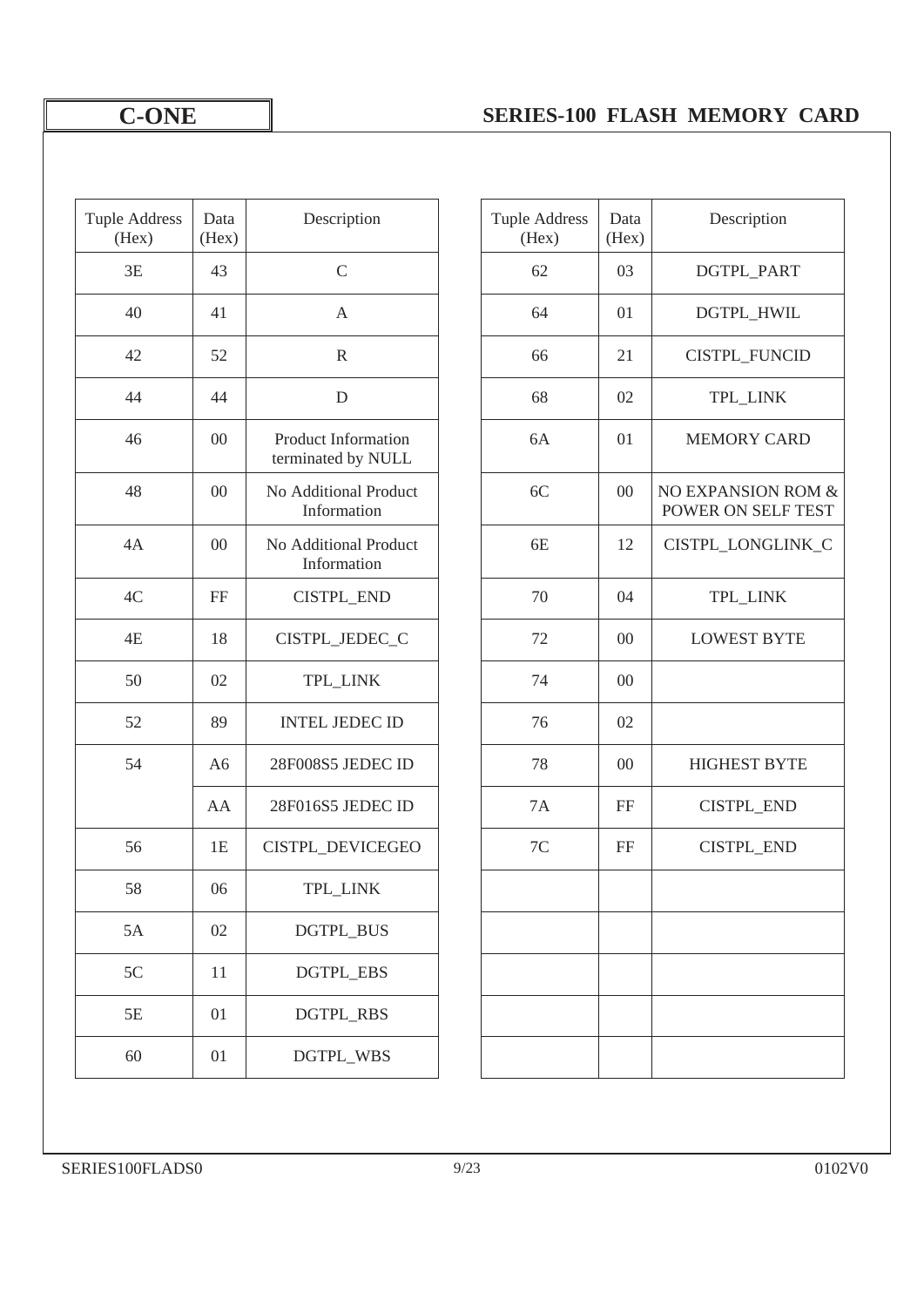### **Command Set Table**

| Command                       | <b>Bus</b>     |       |           | First Bus Cycle |       | <b>Notes</b> |            |       |
|-------------------------------|----------------|-------|-----------|-----------------|-------|--------------|------------|-------|
|                               | Cycle          | Opera | Add       | Data            | Opera | Add          | Data       |       |
|                               | Req            | -tion | ress      |                 | -tion | -ress        |            |       |
| Read Array                    |                | Write | DA        | <b>FFFFH</b>    |       |              |            | 1     |
| <b>Read Identifier Codes</b>  | 3              | Write | DA        | 9090H           | Read  | IA           | <b>IID</b> | 1,2,3 |
| <b>Read Status Register</b>   | $\mathfrak{2}$ | Write | DA        | 7070H           | Read  | DA           | <b>SRD</b> | 1,2   |
| <b>Clear Status Register</b>  |                | Write | DA        | 5050H           |       |              |            | 1     |
| <b>Block Erase</b>            | 2              | Write | BA        | 2020H           | Write | BA           | D0D0H      |       |
| Program                       | 2              | Write | <b>WA</b> | 4040H           | Write | <b>WA</b>    | <b>WD</b>  | 1,2   |
| Program (Alternate)           | 2              | Write | <b>WA</b> | 1010H           | Write | <b>WA</b>    | <b>WD</b>  | 1,2   |
| <b>Block Erase or Program</b> |                | Write | DA        | <b>B0B0H</b>    |       |              |            |       |
| Suspend                       |                |       |           |                 |       |              |            |       |
| <b>Block Erase or Program</b> |                | Write | DA        | D0D0H           |       |              |            |       |
| Resume                        |                |       |           |                 |       |              |            |       |
| Set Block Lock-Bit            | 2              | Write | BA        | 6060H           | Write | BA           | 0101H      |       |
| Clear Block Lock-Bit          | 2              | Write | DA        | 6060H           | Write | DA           | D0D0H      |       |

Table 8

### **Notes** :

1. DA = A device-level (or device pair) address within the card.

BA = Address within the block of a specific device (device pair) being erased or locked.

WA = Address of memory location to be written.

 IA = Identifier address ; 00H for manufacture code (8989H). 02H for device code (A6A6H for 28F008S5, AAAAH for 28F016S5). xx0004H for block lock configuration. Where xx represents the block number in the device.  $xx = 00H \sim 0FH$  for 28F008S5,  $xx = 00H \sim 1FH$  for 28F016S5.

2. SRD = Data read from Device Status Register.

 $WD = Data$  to be written at location WA. Data is latched on the rising edge of WE\*.

IID = Data read from identifier codes.

3. Following this command, read operations access manufacturer, device code and block lock configuration.

### **Command Definitions**

When  $V_{PPL}$  is applied to the  $V_{PP1}$  ,  $V_{PP2}$  pins , read operations from the Status Register , intelligent identifiers , or array blocks are enabled. Placing V<sub>PPH1</sub> or V<sub>PPH2</sub> on V<sub>PP1</sub>, V<sub>PP2</sub> pins enables successful block erase, program and lock-bit operations.

Card operations are selected by writing specific commands into the Command User Interface (CUI). Command Set Tables defines this series Flash cards commands.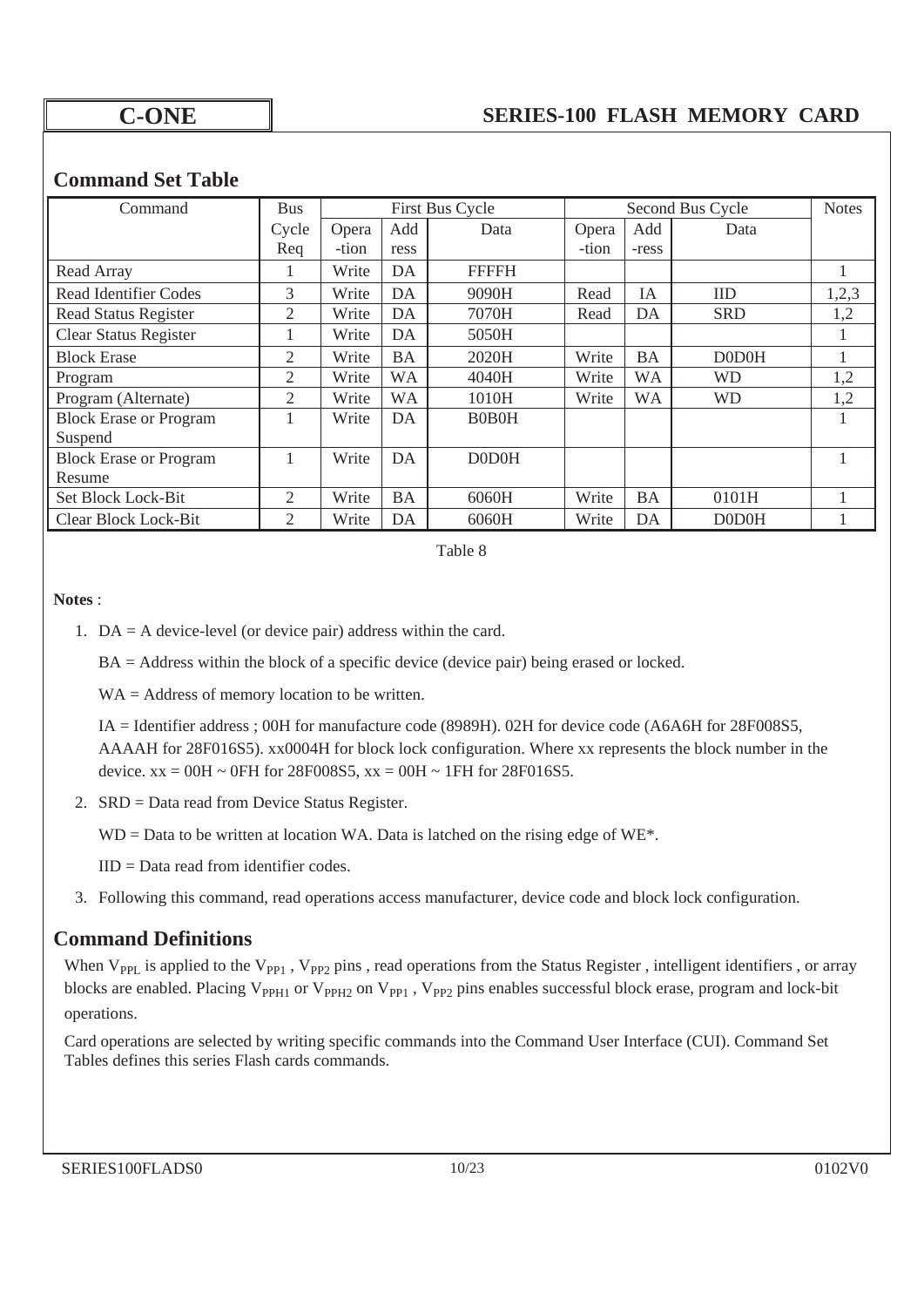### **Read Array Command**

Upon initial card powerup and after exit from deep powerdown mode, this series Flash cards default to the Read Array mode. This operation is also entered by writing FFFFH into the Command User Interface (CUI). Microprocessor read cycles retrieve array data. The card remains enabled for reads until the CUI contents are altered by issuing a valid command. Once the internal Write State Machine (WSM) has started a block-erase, program or lock-bit operation, the card will not recognize the Read Array command until the WSM has completed its operation unless the WSM is suspended via an Erase Suspend or Program Suspend command. The Read Array command functions independently of the V<sub>PP</sub> voltage.

### **Read Identifier Codes Command**

The Read Identifier Codes operation is initiated by writing 9090H into the CUI. Following the command write, read cycles from addresses shown in table below access the manufacturer, device and block lock configuration codes. It remains in this mode until the CUI receives another command. This command functions independently of the V<sub>PP</sub> voltage.

| Code              | Word<br>Access |                                       | <b>Note</b> |
|-------------------|----------------|---------------------------------------|-------------|
|                   | Address        | Data                                  |             |
| Manufacturer ID   | 000000H        | 8989H                                 |             |
| Device ID         | 000002H        | A6A6H                                 | 28F008S5    |
|                   | 000002H        | <b>AAAAH</b>                          | 28F016S5    |
| <b>Block Lock</b> | xx0004H        |                                       |             |
| Configuration     |                |                                       |             |
| Block is unlocked |                | D0, $D8 = '0'$                        |             |
| Block is locked   |                | D <sub>0</sub> , D <sub>8</sub> = '1' |             |
| Reserved          |                | D1~D7,D9~D15                          |             |

Note :  $xx = 00H \sim 0FH$  (block number) in 28F008S5,  $xx = 00H \sim 1FH$  (block number) in 28F016S5.

# **Read Status Register Command**

The 28F008S5 (or 28F016S5) devices on this series card each contains a status register which may be read to determine when a program or block erase operation is complete, and whether that operation completed successfully. The status register may be read at any time by writing the Read Status Register command to the CUI. After writing this command, all subsequent read operations output data from the status register, until the CUI receives another command. The contents of the status register are latched on the falling edge of  $OE^*$ ,  $CE1^*$  (and/or  $CE2^*$ ), whichever occurs first. CE1\*, CE2\* or OE\* must be toggled to  $V<sub>IH</sub>$  before further reads to update the status register latch. The Read Status Register command functions independently of the  $V_{PP}$  voltage.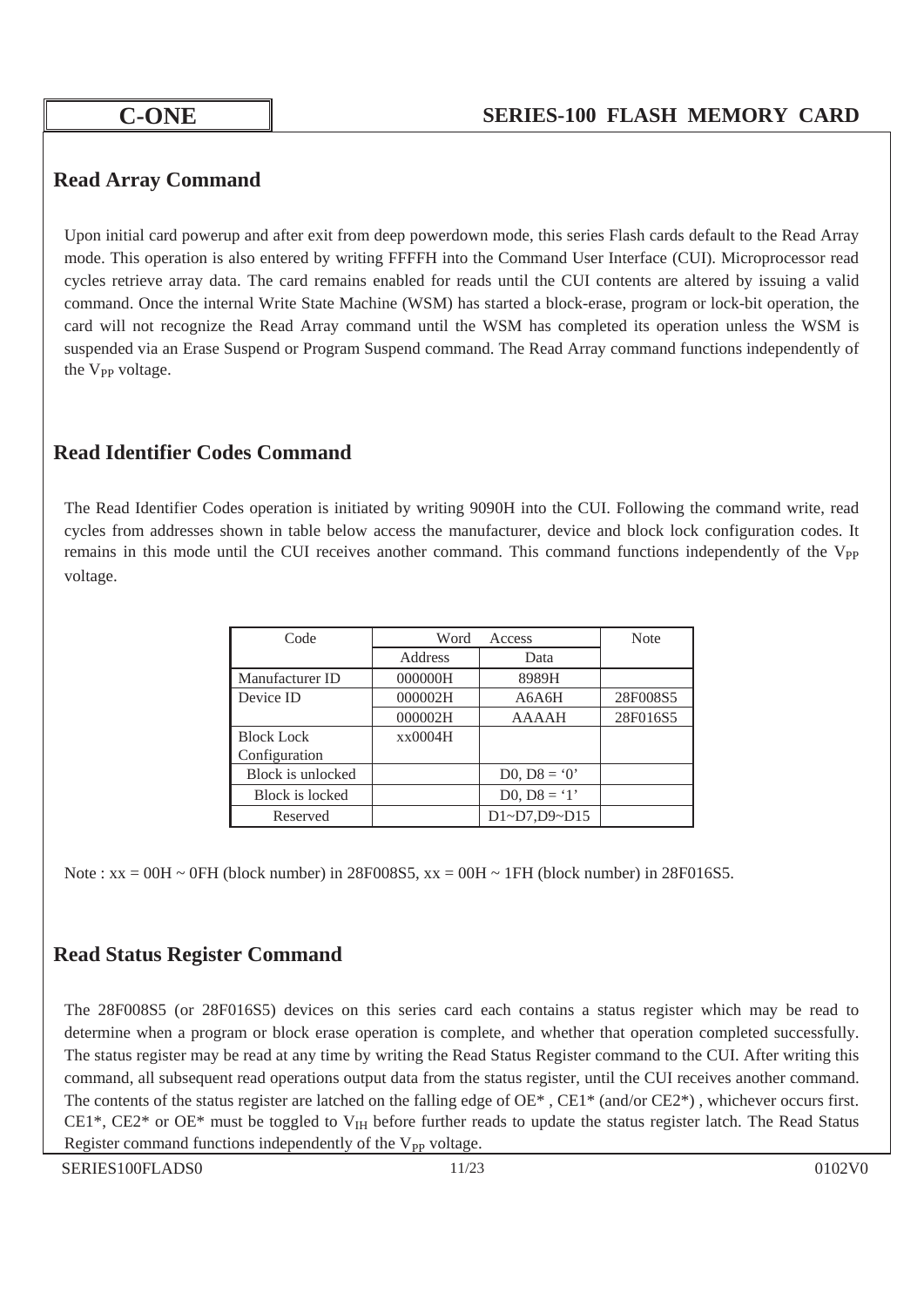### **Clear Status Register Command**

Status register bits SR.5, SR.4, SR.3, SR.1 are set to "1"s by the WSM and can only be reset by the Clear Status Register command. These bits indicate various failure conditions (see Table 10 and its description). By allowing system software to control the resetting of these bits, several operations may be performed (such as cumulatively writing several bytes or erasing or locking multiple blocks in sequence). The Status Register may then be polled to determine if an error occurred during that sequence. This adds flexibility to the way the device may be used.

To clear the Status Register, the Clear Status Register command is written to the CUI. The Clear Status Register command functions independently of the V<sub>PP</sub> voltage. This command is not functional during block erase or program suspend modes.

### **Block Erase Command**

Within a device, erase is performed on one device block at a time, initiated by a two-cycle command sequence. After the system switches  $V_{PP}$  to  $V_{PPH}$ , an Erase Setup command (2020H) prepares the CUI for the Erase Confirm command (D0D0H). The device's WSM controls the erase algorithms internally. After receiving the two-command erase sequence , the device automatically outputs Status Register data when read (See Figure 4). If the command after erase setup is not an Erase Confirm command , the CR sets the Write Failure and Erase Failure bits of the Status Register , places the device into the Read Status Register mode , and waits for another command. The Erase Confirm command enables the WSM for erase (simultaneously closing the address latches for that device's block. The CPU detects the completion of the erase operation by analyzing card-level or device -level indicators. Card-level indicators include the RY/BY\* pin and the READY-BUSY\* Status Register ; while device-level indicators include the specific device's Status Register. Only the Read Status Register command is valid while the erase operation is active. Upon completion of the erase sequence (see section on Status Register) the device's Status Register reflects the result of the erase operation. The device remains in the Read Status Register mode until the CUI receives a new command.

The two-step block-erase sequence ensures that memory contents are not accidentally erased. Erase attempts while  $V_{\text{PPI}} < V_{\text{PPH}}$  produce spurious results and are not recommended. Reliable block erasure only occurs when V<sub>PP</sub>=V<sub>PPH</sub>. In the absence of this voltage, memory contents are protected against erasure. If block erase is attempted while  $V_{PP}=V_{PPL}$ , the  $V_{PP}$  Status bit (SR.3) in the Status Register will be set to "1".

When erase completes, the Erase Status bit (SR.5) in the Status Register should be checked. If an erase error is detected, the device's Status Register should be cleared before system software attempts corrective actions. The CUI remains in Read Status Register mode until receiving a new command.

**Note** :  $V_{PPH}$  can be either  $V_{PPH1}$  (4.5V to 5.5V) or  $V_{PPH2}$  (11.4V to 12.6V)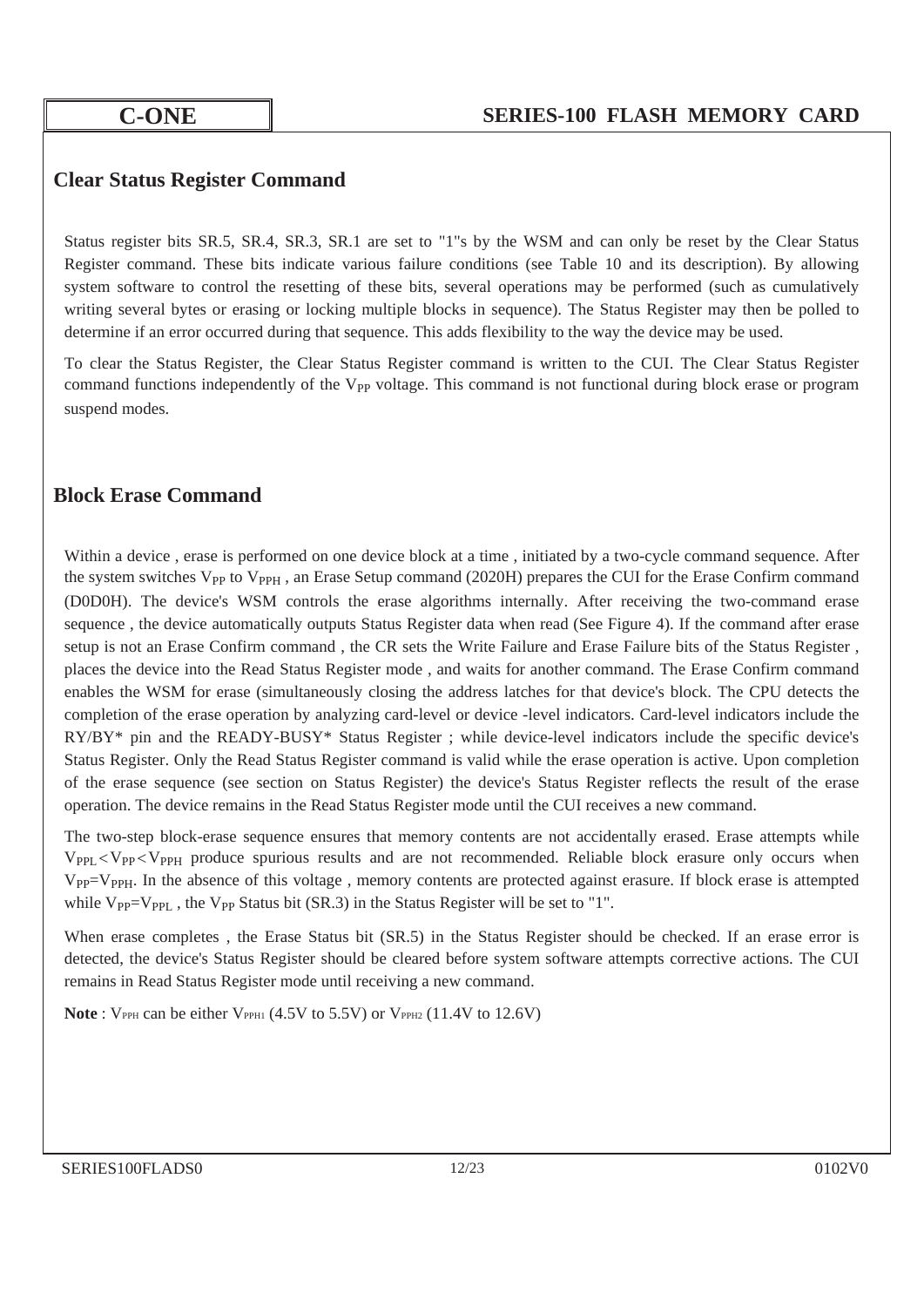### **Block Erase Suspend/Block Erase Resume Commands**

Block Erase Suspend command allows block erase interruption in order to read data from or program data to another block of memory. Once the block erase process starts , writing the Block Erase Suspend command to the CUI requests the WSM to suspend the block erase sequence at a predetermined point in the erase algorithm. The device continues to output Status Register data when read, after the Block Erase Suspend command is written to it.

Polling the device's WSM Status bit (SR.7) and Erase Suspend Status bit (SR.6) in the Status Register, or the card's RY/BY\* pin, will determine when the erase operation has been suspended (both bits will be set to '1' and card's  $RY/BY^*$  pin will also transition to  $V_{OH}$ ). At this point, a Read Array command can be written to the device's CUI to read data from blocks **other than that which is suspended**. The only other valid commands, at this time, are Read Status Register command and Erase Resume command, at which time the WSM will continue with the block erase process. The WSM Status bit (SR.7) and Erase Suspend Status bit (SR.6) will be cleared to '0' and card's RY/BY\* pin will return to  $V_{OL}$ . After the Block Erase Resume command is written to CUI, the device automatically outputs Status Register data when read. If V<sub>PP</sub> goes low during Block Erase Suspend, the V<sub>PP</sub> Status bit (SR.3) in the Status Regster is set.

### **Program Command**

A data-program operation is executed by a two-command sequence. After the system switches V<sub>PP</sub> to V<sub>PPH</sub>, the write setup command (4040H or 1010H) is written to the CUI, followed by a second write specifying the address and data (latched on the rising edge of WE\*) to be programmed. The device's WSM controls the program and program verify algorithms internally. After receiving the two-command write sequence , the device automatically outputs Status Register data when read. The CPU detects the completion of the program operation by analyzing the WSM Status bit (SR.7) in the Status Register or the output of the RY/BY\* pin of the card. Only the Read Status Register command is valid while the program operation is active. Upon completion of the program operation, the Program Status bit (SR.4) should be checked. If error is detected, the status register should be cleared. The WSM verify only detects errors for '1's that do not program to '0's successfully. The CUI remains in the Read Status Register mode until it receives a new command.

Note: VPPH can be either VPPH1 (4.5V to 5.5V) or VPPH2 (11.4V to 12.6V)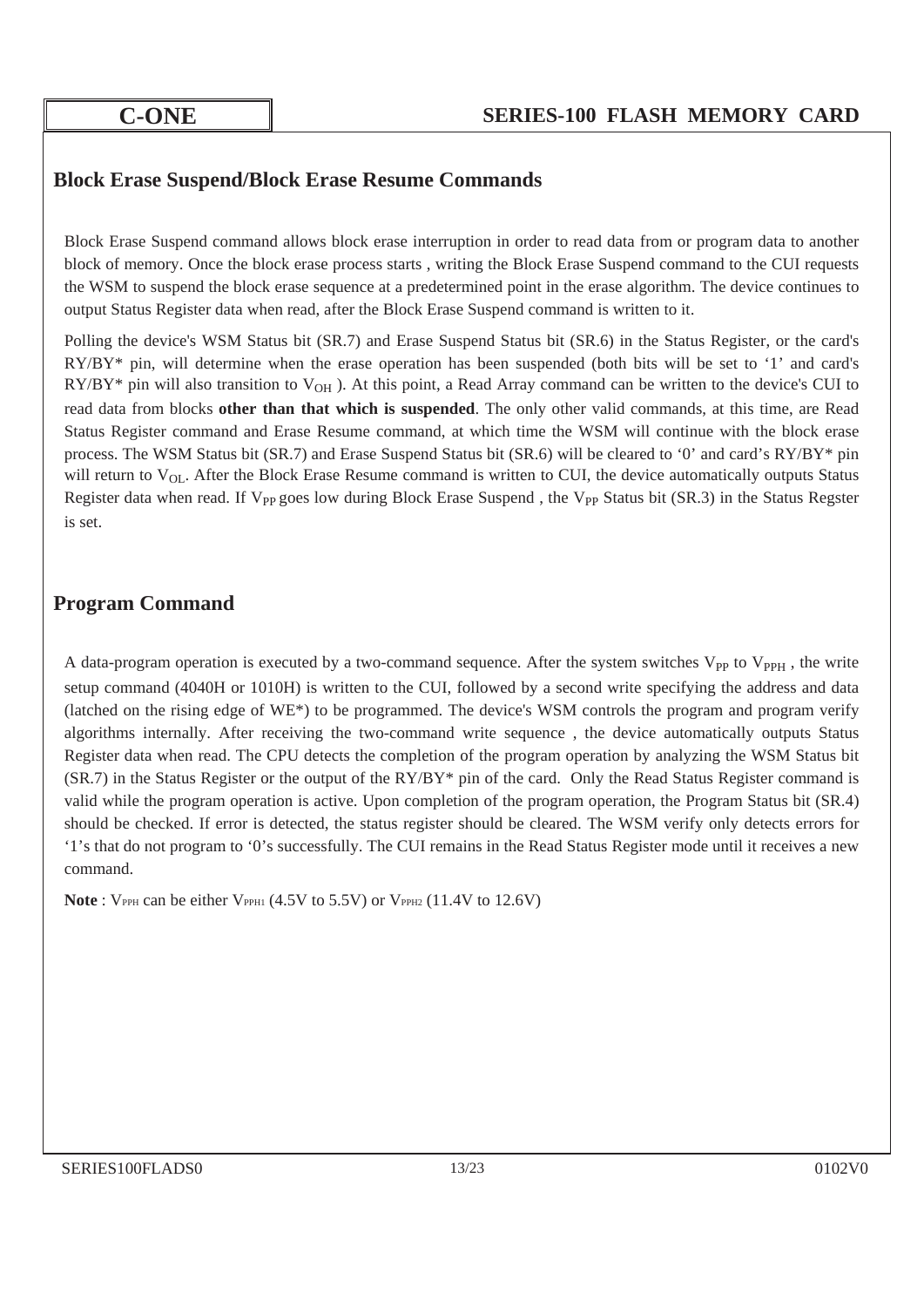### **Program Suspend/Program Resume Commands**

The Program Suspend command allows program interruption in order to read data from other memory location. Once the program process starts, writing the Program Suspend command to the CUI requests the WSM to suspend the program sequence at a predetermined point in the program algorithm. The device continues to output Status Register data when read, after the Program Suspend command is written to it.

Polling the device's WSM Status bit (SR.7) and Program Suspend Status bit (SR.2) in the Status Register, or the card's RY/BY\* pin, will determine when the program operation has been suspended (both bits will be set to '1' and card's  $RY/BY^*$  pin will also transition to  $V_{OH}$ ). At this point, a Read Array command can be written to the device's CUI to read data from any memory location **other than the suspended location**. The only other valid commands, at this time, are Read Status Register command and Program Resume command, at which time the WSM will continue with the program process. The WSM Status bit (SR.7) and Program Suspend Status bit (SR.2) will be cleared to '0' and card's  $RY/BY^*$  pin will return to  $V_{OL}$ . After the Program Resume command is written to CUI, the device automatically outputs Status Register data when read. V<sub>PP</sub> MUST remain at V<sub>PPH</sub> (the same V<sub>PP</sub> voltage level used for program operation) during Program Suspend operation.

**Note** : VPPH can be either VPPH1 (4.5V to 5.5V) or VPPH2 (11.4V to 12.6V)

### **Set Block Lock-Bit Command , Clear Block Lock-Bit Command**

The Set Block Lock-Bit command enables the host to lock individual blocks in the memory array. The block lock-bits gate the program and block erase operations. All set block lock-bits are cleared in parallel by the Clear Block Lock-Bit command. These are a two-cycle command. The host writes the Set Block Lock-Bit setup command along with the appropriate block or device address followed by the Set Block Lock-Bit confirm command (and the address in the block to be locked). The WSM controls the Set Lock-bit algorithm. The host writes the Clear Block Lock-Bit setup command followed by the Clear Block Lock-Bit confirm command. Upon the completion of the command sequence, the device automatically outputs Status Register data when read. Polling the device's WSM Status bit (SR.7) be set to '1' or the card's RY/BY\* pin transition to V<sub>OH</sub>, the host knows the Set Lock-Bit operation or the Clear Lock-Bit operation completed. The host should check Status Register bit (SR.4) for Set Block Lock-Bit command or Status Register bit (SR.5) for Clear Block Lock-Bit command. If an error is detected, the Status Register should be cleared. The CUI remains in the Read Status Register mode until a new command is issued.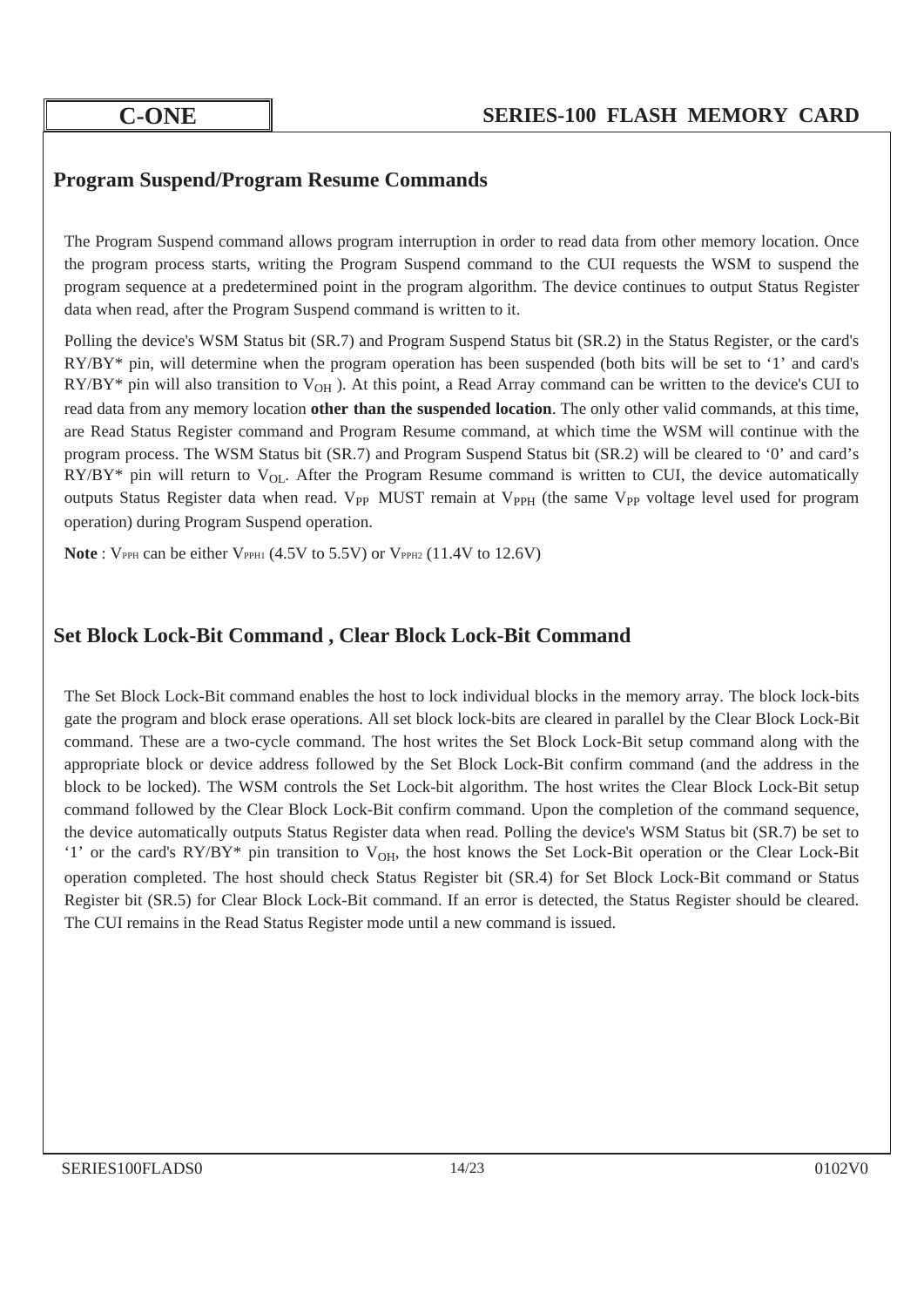### **Device Status Register Definition**

Each 28F008S5 (or 28F016S5) device in this series Flash memory card contains a Status Register which displays the condition of its Write State Machine (WSM). The Status Register is read at any time by writing the Read Status command to the CUI. After writing this command, all subsequent Read operations output data from the Status Register, until another valid command is written to the CUI.

| D:47        |            | ت با 11 * | Bit<br>$\Delta$  | B1t                                         |    | Bit |   |
|-------------|------------|-----------|------------------|---------------------------------------------|----|-----|---|
| <b>WSMS</b> | raa<br>ലാ∪ | تتطبطه    | <b>LBS</b><br>DC | <b>DDC</b><br>$\overline{1}$ $\overline{2}$ | ນມ | סמר | V |

Table 9

### **Bit 7 (SR.7) ---**!**WSM Status**!

 $'1' =$ Ready  $'0' =$ Busy

Before checking Program or Erase Status bit for success, check this bit first for determining the completion of program, block erase, or lock-bit configuration.  $SR.6 \sim SR.0$  are invalid when  $SR.7$  is '0'.

### **Bit 6 (SR.6) ---**!**Erase Suspend Status**!

 $'1'$  = Block Erase Suspended  $'0'$  = Block Erase in Progress/Completed

### **Bit 5 (SR.5) ---**!**Erase and Clear Block Lock-Bits Status**!

'1' = Error in Block Erase or Clear Block Lock-Bits operation

'0' = Successful Block Erase or Clear Block Lock-Bits operation

### **Bit 4 (SR.4) --- Program and Set Block Lock-Bits Status**!

'1' = Error in Program or Set Block Lock-Bits operation

'0' = Successful Program or Set Block Lock-Bits operation

### **Bit 3 (SR.3) --- VPP Status**

'1' =  $V_{\text{pp}}$  voltage low detected, operation abort '0' =  $V_{\text{pp}}$  voltage OK

### **Bit 2 (SR.2) ---**!**Program Suspend Status**!

 $'1'$  = Program Suspended  $'0'$  = Program in Progress/Completed

### **Bit 1 (SR.1) ---**!**Device Protect Status**!

'1' = Block Lock-Bit detected, operation abort '0' = Unlock

### **Bit 0 ---**!**Reserved for future enhancements**!

This bit is reserved for future use and should be masked out when polling the Status Register.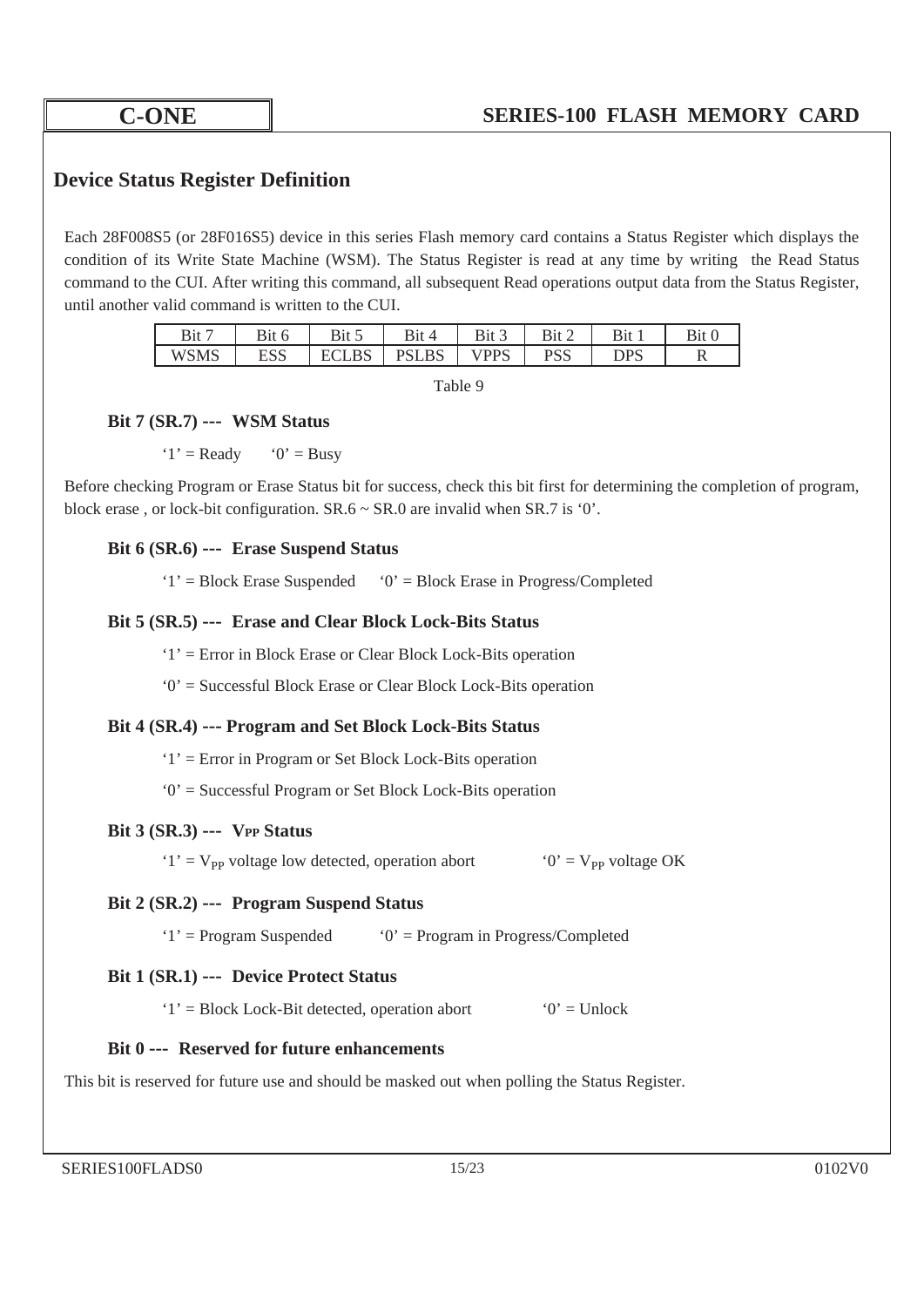# **Device** ..!**Level Automated Program Algorithm**

Please refer to the 'Automated Program Flowchart' in the INTEL 28F008S5/28F016S5 data sheet.

### **Device--Level Automated Block Erase Algorithm**

Please refer to the 'Automated Block Erase Flowchart' in the INTEL 28F008S5/28F016S5 data sheet.

# **Device--Level Program Suspend/Resume Algorithm**

Please refer to the 'Program Suspend/Resume Flowchart' in the INTEL 28F008S5/28F016S5 data sheet.

# **Device--Level Block Erase Suspend/Resume Algorithm**

Please refer to the 'Block Erase Suspend/Resume Flowchart' in the INTEL 28F008S5/28F016S5 data sheet.

### **Device--Level Set Block Lock-Bit Algorithm**

Please refer to the 'Set Block Lock-Bit Flowchart' in the INTEL 28F008S5/28F016S5 data sheet.

### **Device--Level Clear Block Lock-Bit Algorithm**

Please refer to the 'Clear Block Lock-Bit Flowchart' in the INTEL 28F008S5/28F016S5 data sheet.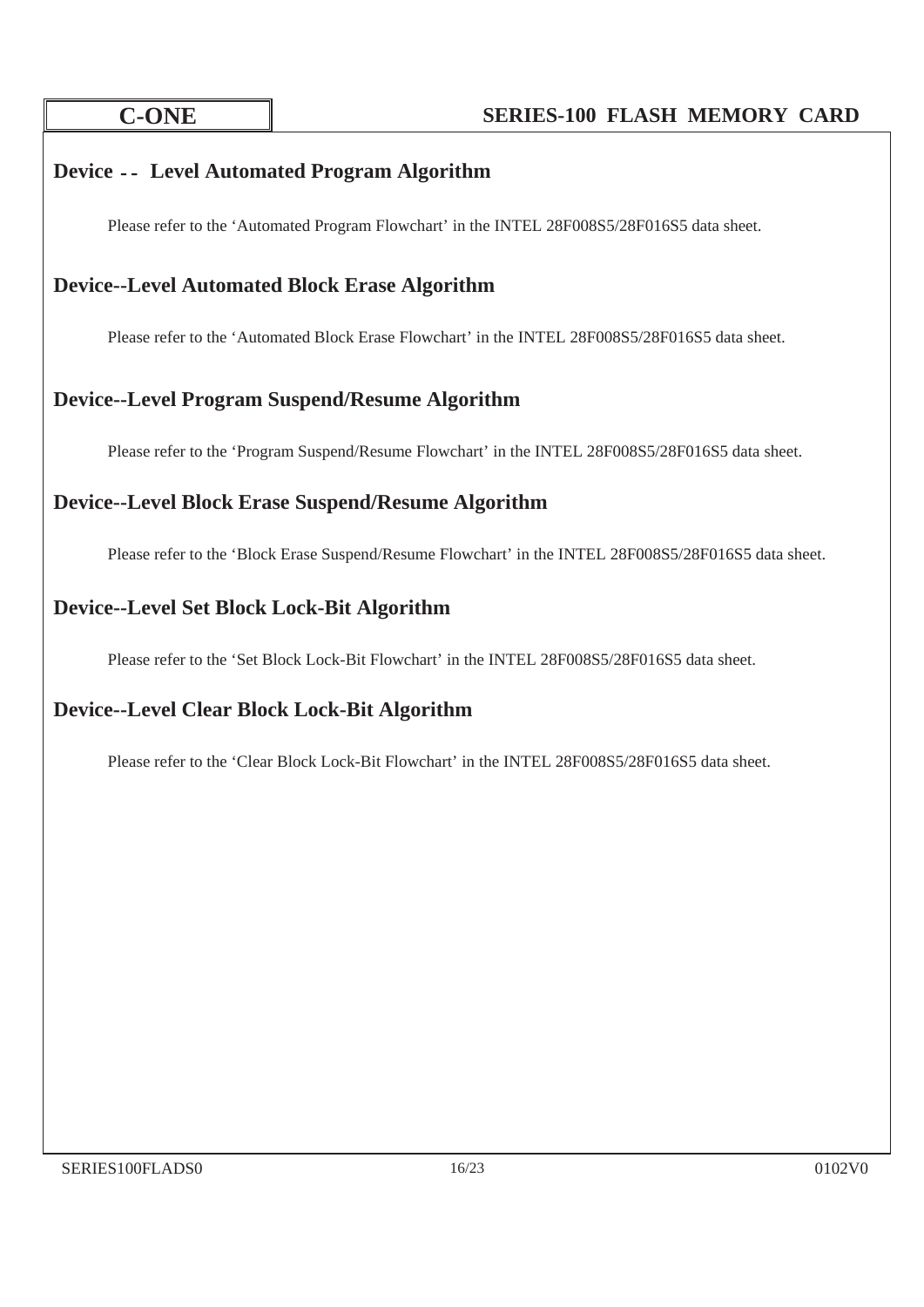### **DC Electrical Characteristics**

(recommended operating conditions unless otherwise noted)

| Symbol                     | Parameter                                                                                    | min   | max  | Unit        | <b>Test Condition</b>                             |
|----------------------------|----------------------------------------------------------------------------------------------|-------|------|-------------|---------------------------------------------------|
| $\mathbf{I}_{\text{LI}}$   | <b>Input Leakage Current</b>                                                                 | $-10$ | 10   | uA          | $V_{IN} = 0V$ to $V_{CC}$ (Note 1)                |
|                            |                                                                                              | $-70$ | 10   | uA          | $V_{IN} = 0V$ to $V_{CC}$ (Note 2)                |
| $I_{LO}$                   | <b>Output Leakage Current</b>                                                                | $-10$ | 10   | uA          | $CE1* = CE2* = VIH$ or                            |
|                            |                                                                                              |       |      |             | $OE^* = V_{IH}$ , $V_{OUT} = 0V$                  |
|                            |                                                                                              |       |      |             | to $V_{CC}$ (Note 3)                              |
| $\rm V_{OH}$               | Output High Voltage                                                                          | 3.8   |      | $\mathbf V$ | $I_{OH} = -2.0 \text{mA}$ (Note 4)                |
| $V_{OL}$                   | <b>Output Low Voltage</b>                                                                    |       | 0.4  | $\mathbf V$ | $I_{OL} = 3.2 \text{mA}$ (Note 4)                 |
| $I_{CCR}$                  | V <sub>CC</sub> Read Current                                                                 |       | 110  | mA          | Min. cycle, $I_{OUT} = 0mA$                       |
| $I_{CCW}$                  | V <sub>CC</sub> Program/Set Block<br>Lock-Bit Current                                        |       | 80   | mA          | $V_{PP} = V_{PPH1}$ or $V_{PPH2}$                 |
| $I_{CCE}$                  | V <sub>CC</sub> Block Erase/Clear<br><b>Block Lock-Bit Current</b>                           |       | 70   | mA          | $V_{PP} = V_{PPH1}$ or $V_{PPH2}$                 |
| I <sub>CCWS</sub><br>ICCES | V <sub>CC</sub> Program/Block Erase<br><b>Suspend Current</b>                                |       | 20   | mA          | Program suspended<br><b>Block Erase suspended</b> |
| $I_{CCS}$                  | V <sub>CC</sub> Standby Current                                                              |       | 1.5  | mA          | $CE1* = CE2* = V_{IH}$ or                         |
|                            |                                                                                              |       |      |             | $V_{CC}$ -0.2V                                    |
| $I_{PPR}$                  | V <sub>PP</sub> Read Current                                                                 |       | 1.0  | mA          | $V_{PP} > V_{CC}$                                 |
| I <sub>PPW</sub>           | V <sub>PP</sub> Program/Set Block                                                            |       | 80   | mA          | $V_{PP} = 4.5V$ to 5.5V                           |
|                            | Lock-Bit Current                                                                             |       | 30   | mA          | $V_{PP} = 11.4V$ to 12.6V                         |
| $I_{\rm PPE}$              | V <sub>PP</sub> Block Erase/Clear                                                            |       | 40   | mA          | $V_{PP} = 4.5V$ to 5.5V                           |
|                            | <b>Block Lock-Bit Current</b>                                                                |       | 15   | mA          | $V_{PP} = 11.4V$ to 12.6V                         |
| <b>I</b> <sub>PPWS</sub>   | V <sub>PP</sub> Program/Block Erase                                                          |       | 0.4  | mA          | Program/Block Erase                               |
| IPPES                      | <b>Suspend Current</b>                                                                       |       |      |             | Suspended                                         |
| I <sub>PPS</sub>           | V <sub>PP</sub> Standby Current                                                              |       | 40   | uA          | $V_{PP} \leq V_{CC}$                              |
| $V_{PPH1}$                 | V <sub>PP</sub> Voltage (Program,<br>Block Erase, Set/Clear<br><b>Block Lock-Bit)</b>        | 4.5   | 5.5  | V           |                                                   |
| $V_{PPH2}$                 | V <sub>PP</sub> Voltage (Program,<br><b>Block Erase, Set/Clear</b><br><b>Block Lock-Bit)</b> | 11.4  | 12.6 | $\mathbf V$ |                                                   |

Table 10

**Note** : 1.) Except CE1\*, CE2\*, WE\*, OE\* pins. 2.) For CE1\*, CE2\*, WE\*, OE\* pins. 3.) Except BVD1\* , BVD2\* , CD1\* , CD2\* pins. 4.) Except CD1\* , CD2\* pins.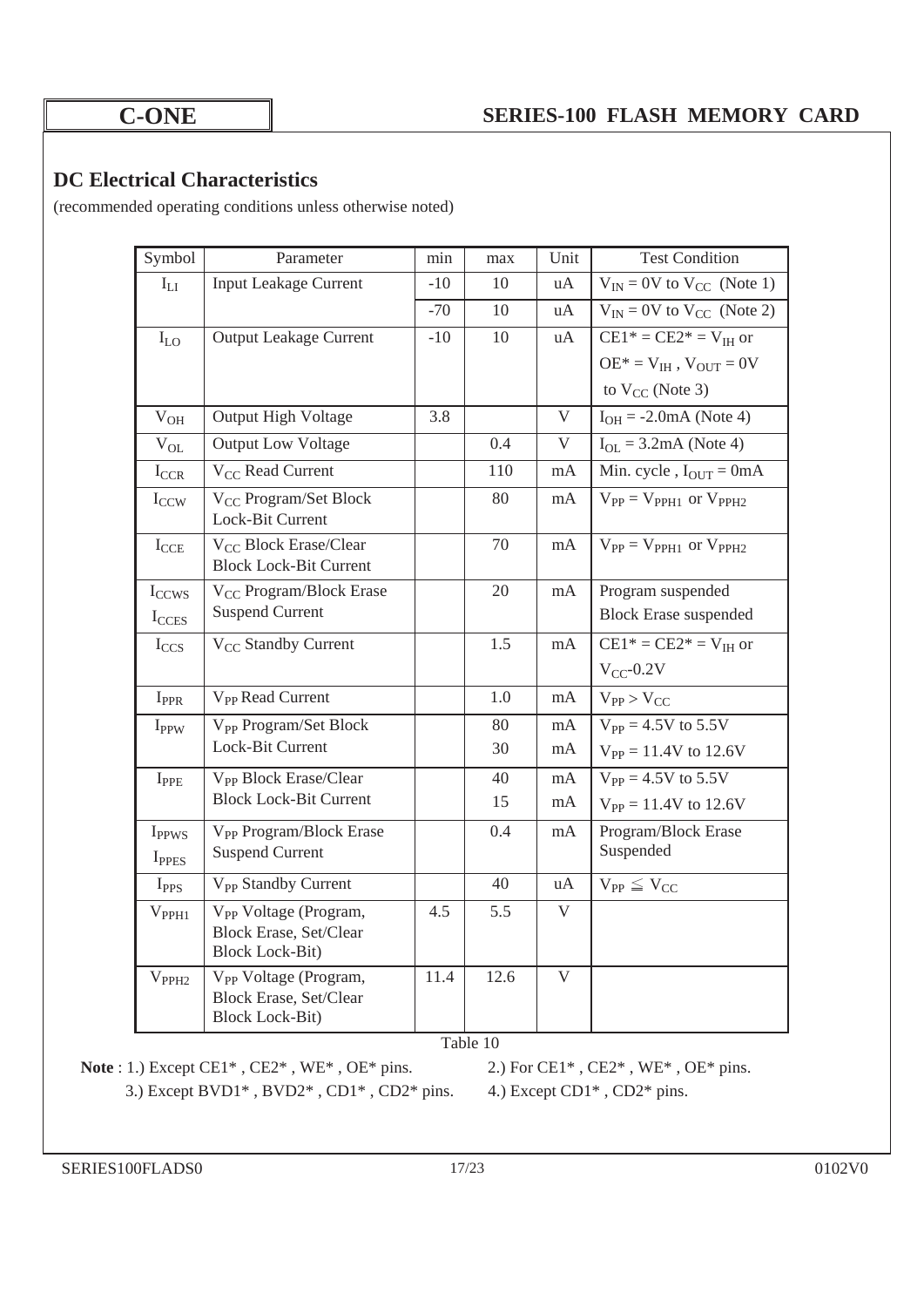# **AC Electrical Characteristics**

(recommended operating conditions unless otherwise noted)

# **Read Cycle**!

| Symbol            |                | Parameter                              | <b>Note</b> | Min      | Max | Unit |
|-------------------|----------------|----------------------------------------|-------------|----------|-----|------|
| $t_{AVAV}$        | $t_{RC}$       | Read Cycle Time                        |             | 200      |     | ns.  |
| $t_{AVQV}$        | $t_a(A)$       | Address Access Time                    |             |          | 200 | ns   |
| $t_{\text{ELQV}}$ | $t_a$ (CE)     | Card Enable Access Time                |             |          | 200 | ns.  |
| $t_{\text{GLQV}}$ | $t_a(OE)$      | <b>Output Enable Access Time</b>       |             |          | 100 | ns   |
| $t_{EHQZ}$        | $t_{dis}$ (CE) | Output Disable Time (CE <sup>*</sup> ) |             |          | 90  | ns   |
| $t_{GHQZ}$        | $t_{dis}$ (OE) | Output Disable Time (OE*)              |             |          | 90  | ns   |
| $t_{\text{ELQX}}$ | $t_{en}$ (CE)  | Output Enable Time (CE*)               |             | 5        |     | ns.  |
| $t_{\text{GLQX}}$ | $t_{en}$ (OE)  | Output Enable Time (OE*)               |             | 5        |     | ns   |
| $t_{AXQX}$        | $t_{v}(A)$     | Data Valid from Address Change         |             | $\theta$ |     | ns   |

### Table 11

# **Write Cycle**!

|                    | Symbol                | Parameter                                      | Min | Typ | Max | Unit      |
|--------------------|-----------------------|------------------------------------------------|-----|-----|-----|-----------|
| $t_{AVAV}$         | $t_{wc}$              | Write Cycle Time                               | 200 |     |     | ns        |
| t <sub>WLWH</sub>  | $t_w$ (WE)            | Write Pulse Width                              | 100 |     |     | ns        |
| $t_{AVWL}$         | $t_{\rm su}$ (A)      | <b>Address Setup Time</b>                      | 10  |     |     | ns        |
| $t_{AVWH}$         | $t_{su}$ (A-WEH)      | Address Setup Time for WE*                     | 140 |     |     | ns        |
| t <sub>VPWH</sub>  | $t_{vps}$             | V <sub>PP</sub> Setup to WE* Going High        | 100 |     |     | ns        |
| $t_{\text{ELWH}}$  | $t_{\rm su}$ (CE-WEH) | Card Enable Setup Time for WE*                 | 140 |     |     | ns        |
| t <sub>DVWH</sub>  | $t_{\rm su}$ (D-WEH)  | Data Setup Time for WE*                        | 60  |     |     | ns        |
| t <sub>WHDX</sub>  | $th$ (D)              | Data Hold Time                                 | 30  |     |     | ns        |
| t <sub>WHAX</sub>  | $t_{rec}$ (WE)        | <b>Write Recover Time</b>                      | 30  |     |     | ns        |
| twhrl              |                       | WE High to $RY/BY^*$                           |     |     | 120 | ns        |
| $t_{WHRH1}$        |                       | Program Time $(5V V_{PP})$                     | 6.5 | 8   |     | <b>us</b> |
|                    |                       | Program Time $(12V V_{PP})$                    | 4.8 | 6   |     | <b>us</b> |
| $t_{WHRH2}$        |                       | Block Erase Time (5V V <sub>PP</sub> )         | 0.9 | 1.1 |     | sec       |
|                    |                       | Block Erase Time (12V V <sub>PP</sub> )        | 0.3 | 1.0 |     | sec       |
| $t_{WHRH3}$        |                       | Set Block Lock-Bit Time (5V V <sub>PP</sub> )  | 9.5 | 12  |     | <b>us</b> |
|                    |                       | Set Block Lock-Bit Time (12V V <sub>PP</sub> ) | 7.8 | 10  |     | <b>us</b> |
| t <sub>WHRH4</sub> |                       | Clear Block Lock-Bit (5V V <sub>PP</sub> )     | 0.9 | 1.1 |     | sec       |
|                    |                       | Clear Block Lock-Bit $(12V V_{PP})$            | 0.3 | 1.0 |     | sec       |
| t <sub>WHGL</sub>  | $th$ (OE-WE)          | Write Recovery before Read                     | 10  |     |     | ns        |

Table 12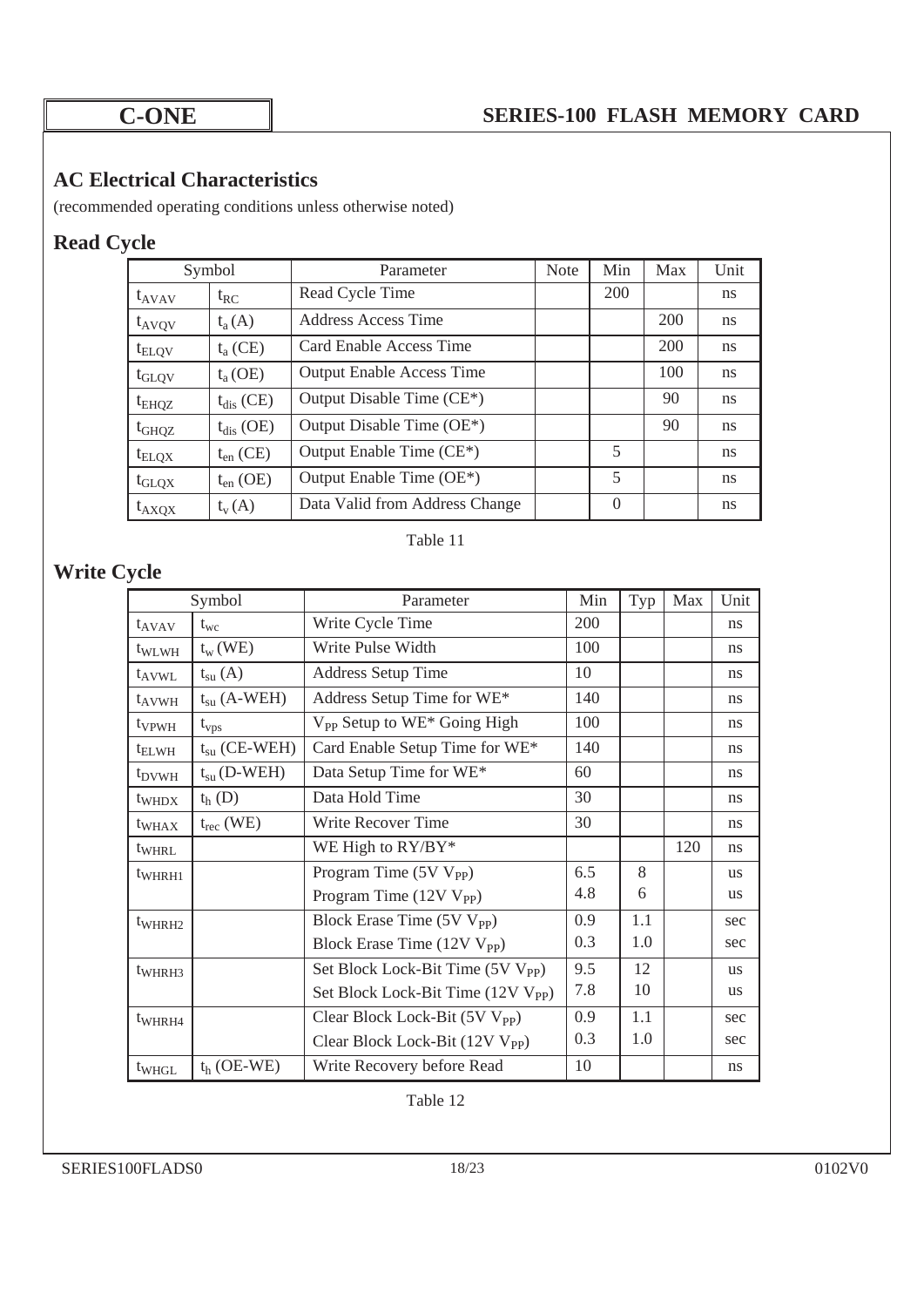# **Write Cycle (CE\* controlled)**!

|                    | Symbol                | Parameter                                      | Min | Typ | Max | Unit          |
|--------------------|-----------------------|------------------------------------------------|-----|-----|-----|---------------|
| $t_{AVAV}$         | $t_{wc}$              | Write Cycle Time                               | 200 |     |     | <sub>ns</sub> |
| $t_{\text{ELEH}}$  | $t_{w}$ (WE)          | Card Enable Pulse Width                        | 120 |     |     | ns            |
| $t_{AVEL}$         | $t_{\rm su}(A)$       | <b>Address Setup Time</b>                      | 20  |     |     | <sub>ns</sub> |
| $t_{AVEH}$         | $t_{su}$ (A-WEH)      | Address Setup Time for CE*                     | 140 |     |     | ns            |
| $t_{VPEH}$         | $t_{\rm vps}$         | VPP Setup to CE* Going High                    | 100 |     |     | ns            |
| $t_{WLEH}$         | $t_{\rm su}$ (CE-WEH) | Write Enable Setup Time for CE*                | 140 |     |     | <sub>ns</sub> |
| $t_{DVEH}$         | $t_{\rm su}$ (D-WEH)  | Data Setup Time for CE*                        | 60  |     |     | ns            |
| $t_{EHDX}$         | $t_{h}$ (D)           | Data Hold Time                                 | 30  |     |     | <sub>ns</sub> |
| $t_{\text{EHAV}}$  | $t_{rec}$ (WE)        | Write Recover Time                             | 30  |     |     | <sub>ns</sub> |
| $t_{EHRL}$         |                       | $CE*$ High to $RY/BY*$                         |     |     | 120 | ns            |
| $t_{EHRH1}$        |                       | Program Time (5V V <sub>PP</sub> )             | 6.5 | 8   |     | <b>us</b>     |
|                    |                       | Program Time (12V V <sub>PP</sub> )            | 4.8 | 6   |     | <b>us</b>     |
| t <sub>EHRH2</sub> |                       | Block Erase Time (5V V <sub>PP</sub> )         | 0.9 | 1.1 |     | sec           |
|                    |                       | Block Erase Time (12V V <sub>PP</sub> )        | 0.3 | 1.0 |     | sec           |
| $t_{EHRH3}$        |                       | Set Block Lock-Bit Time (5V V <sub>PP</sub> )  | 9.5 | 12  |     | <b>us</b>     |
|                    |                       | Set Block Lock-Bit Time (12V V <sub>PP</sub> ) | 7.8 | 10  |     | <b>us</b>     |
| $t_{EHRH4}$        |                       | Clear Block Lock-Bit (5V V <sub>PP</sub> )     | 0.9 | 1.1 |     | sec           |
|                    |                       | Clear Block Lock-Bit $(12V V_{PP})$            | 0.3 | 1.0 |     | sec           |
| $t_{EHGL}$         | $th$ (OE-WE)          | Write Recovery before Read                     | 10  |     |     | ns            |

Table 13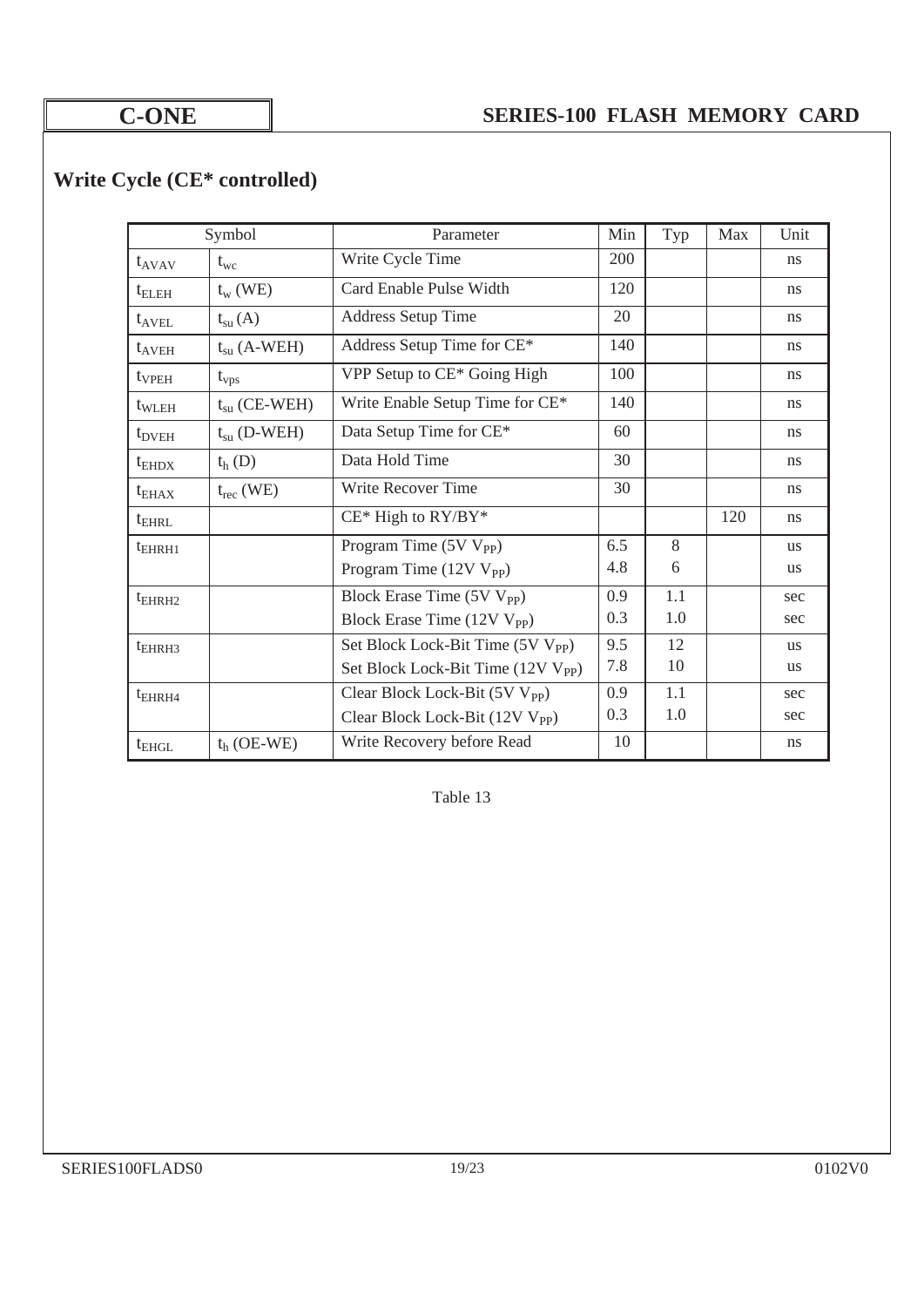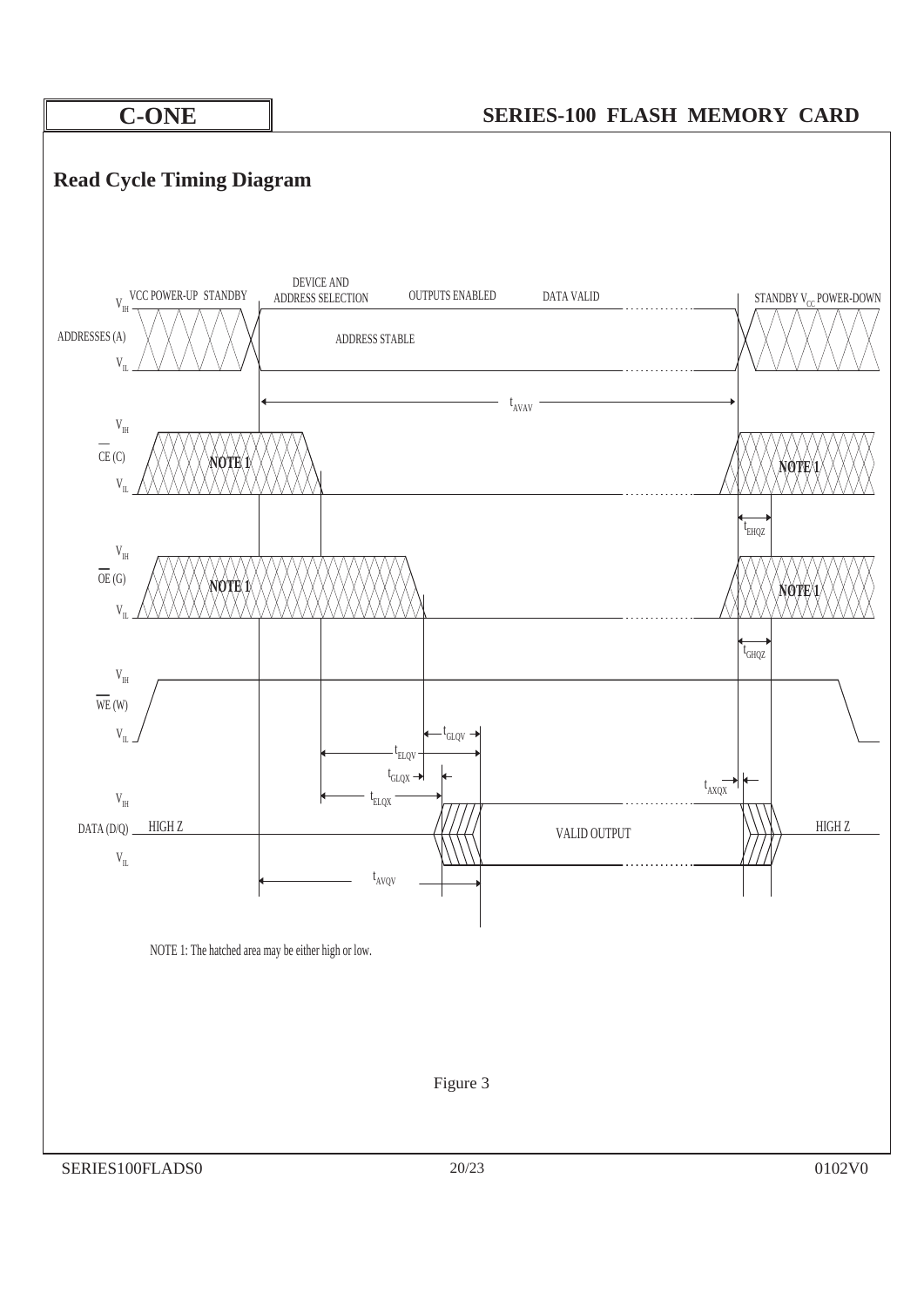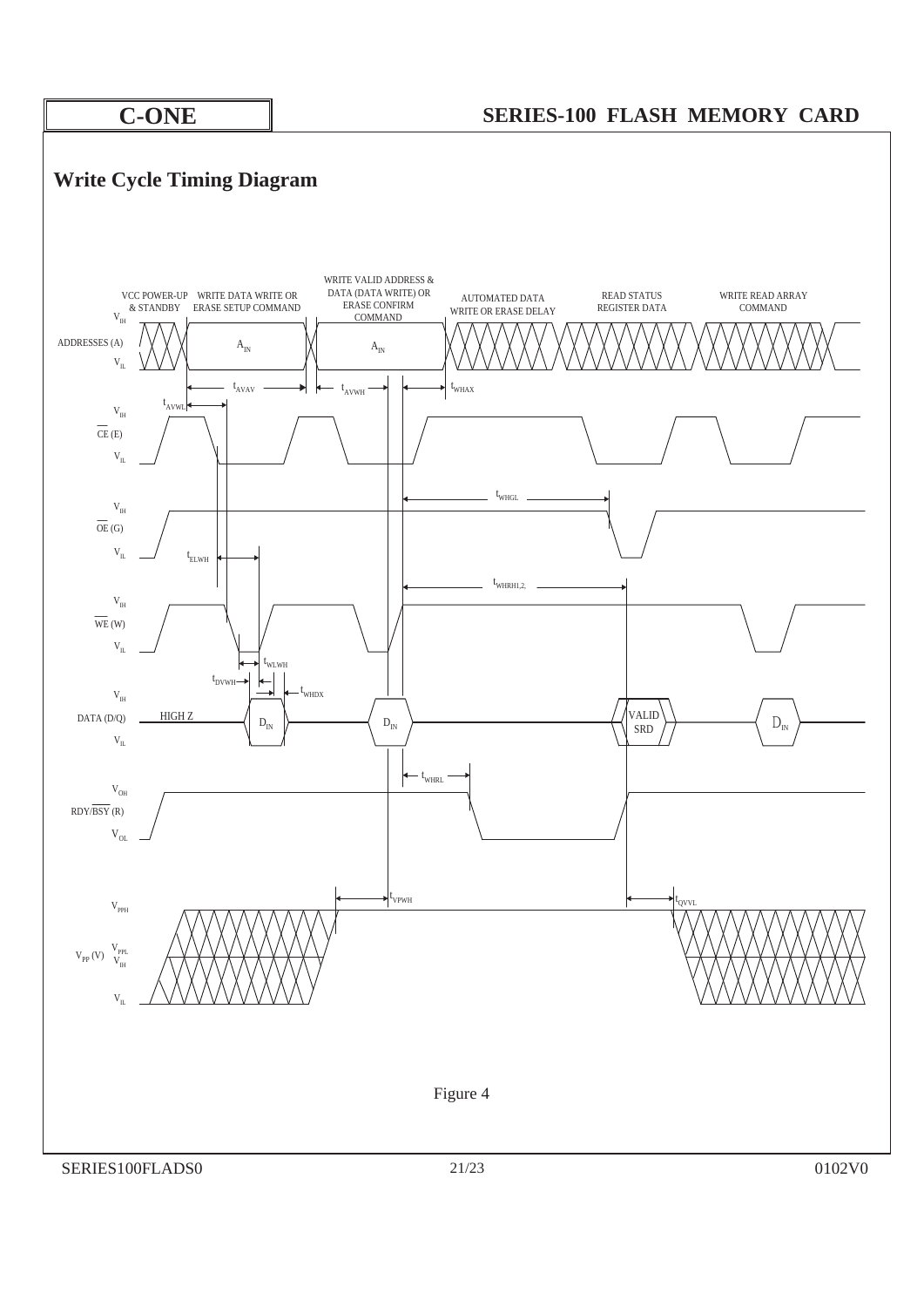